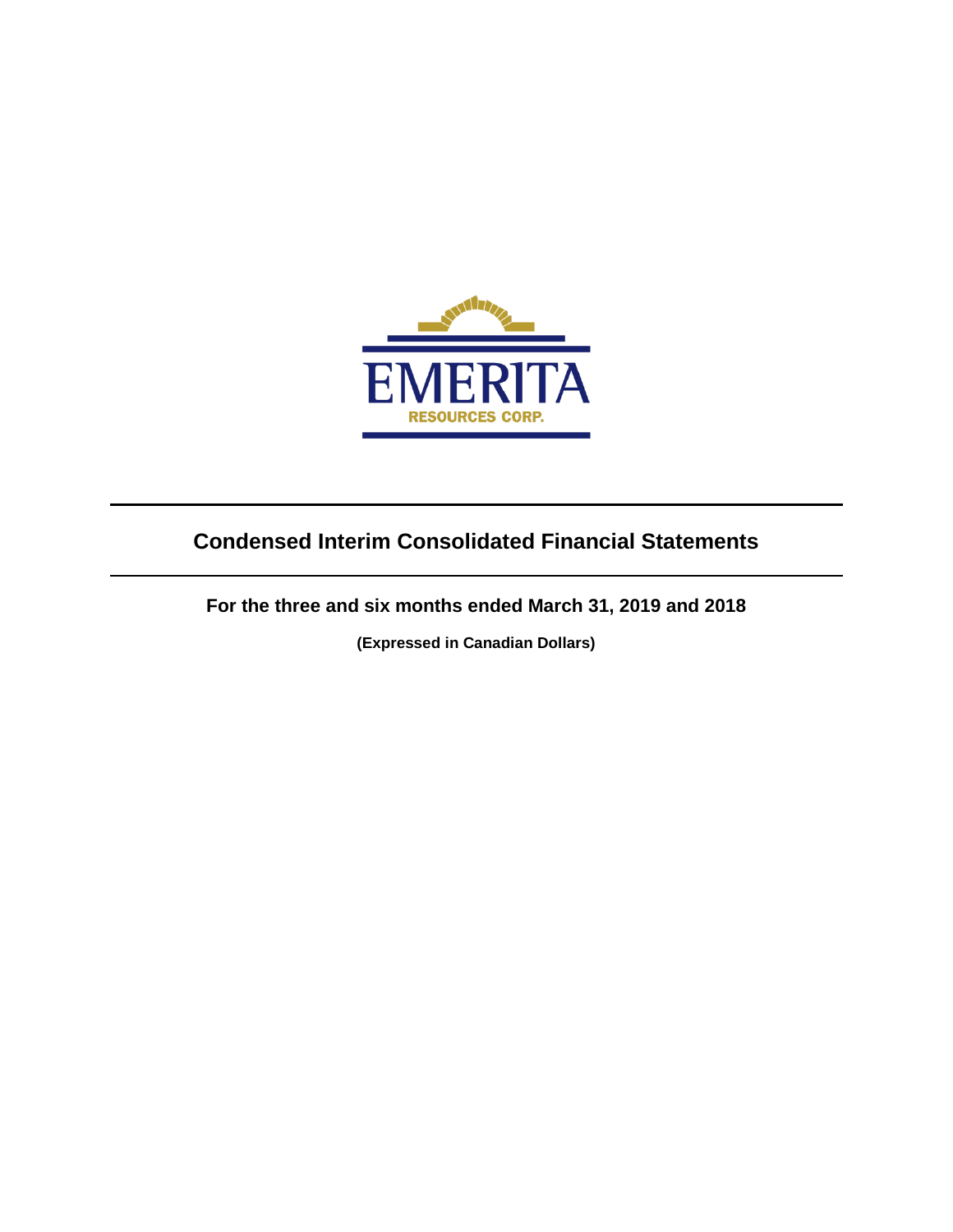## **NOTICE OF NO AUDITOR REVIEW OF CONDENSED INTERIM FINANCIAL STATEMENTS**

Under National Instrument 51-102, Part 4, subsection 4.3(3) (a), if an auditor has not performed a review of the interim financial statements, they must be accompanied by a notice indicating that the interim financial statements have not been reviewed by an auditor.

The accompanying unaudited condensed interim financial statements of the Company have been prepared by and are the responsibility of the Company's management.

The Company's independent auditor has not performed a review of these condensed interim financial statements, in accordance with standards established by the Chartered Professional Accountants of Canada (CPA Canada) for a review of interim financial statements by an entity's auditor.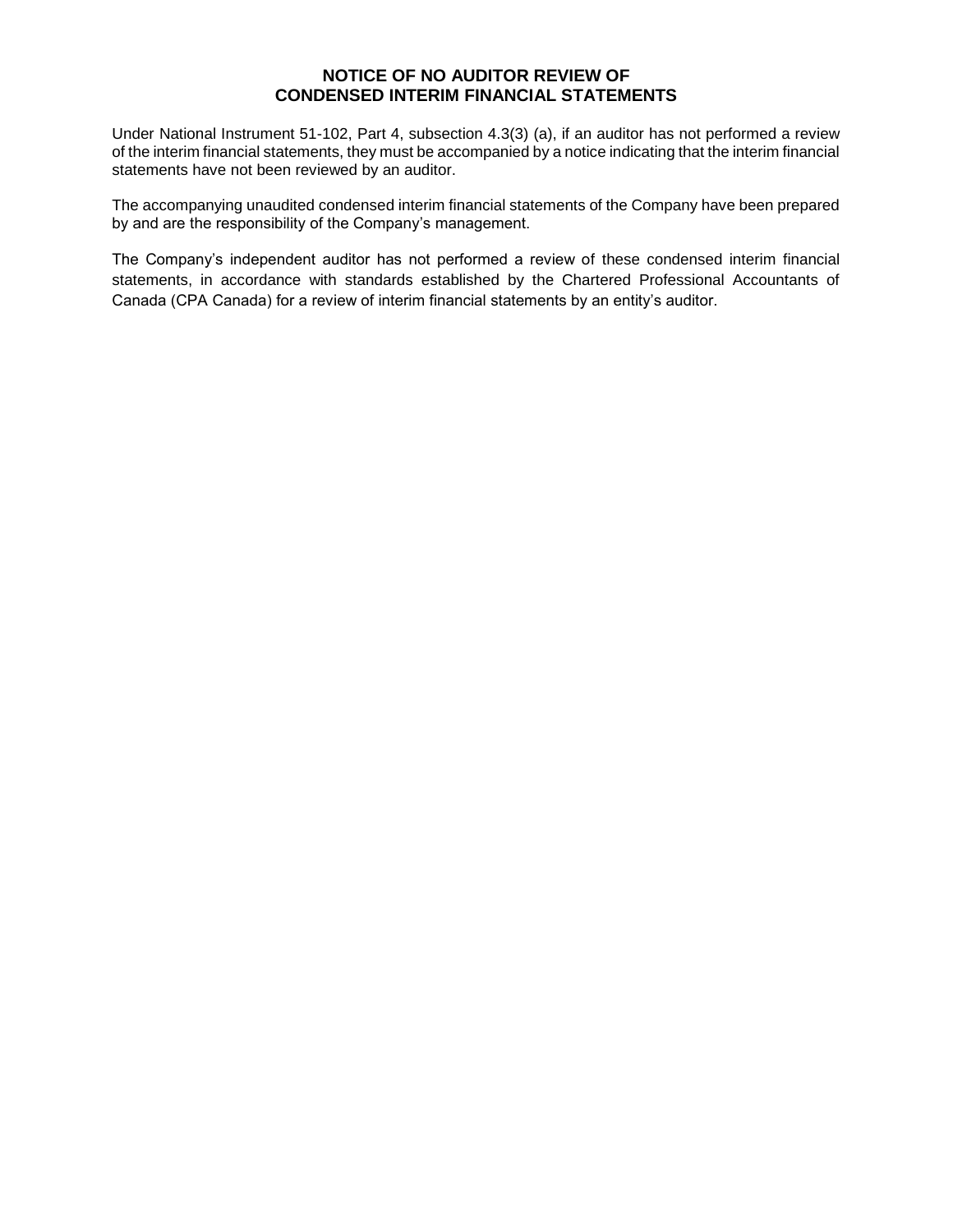**Condensed Interim Consolidated Statements of Financial Position**

*Expressed in Canadian Dollars- Unaudited*

| As at:                                                                                       |                          | March 31,<br>2019 | September 30,<br>2018 |
|----------------------------------------------------------------------------------------------|--------------------------|-------------------|-----------------------|
|                                                                                              | <b>Note</b>              | \$                | \$                    |
| <b>ASSETS</b>                                                                                |                          |                   |                       |
| Current                                                                                      |                          |                   |                       |
| Cash                                                                                         |                          | 36,789            | 31,325                |
| Amounts receivable                                                                           |                          | 183,255           | 169,935               |
| Prepaid expenses                                                                             |                          | 19,728            | 18,059                |
| <b>Total current assets</b>                                                                  |                          | 239,772           | 219,139               |
| Long-term                                                                                    |                          |                   |                       |
| Reclamation deposit                                                                          |                          | 17,252            | 17,273                |
| Equipment                                                                                    |                          | 15,062            | 16,941                |
| Investment in associate                                                                      | 3                        | 242,732           | 243,024               |
| Exploration and evaluation properties                                                        | 4                        | 397,494           | 397,494               |
| <b>Total assets</b>                                                                          |                          | 912,312           | 894,051               |
| <b>LIABILITIES</b><br><b>Current liabilities</b><br>Accounts payable and accrued liabilities | 8,9                      | 1,461,410         | 2,049,613             |
| Loans payable                                                                                | $\overline{7}$           | 216,089           |                       |
| <b>Current liabilities</b>                                                                   |                          | 1,677,499         | 2,049,613             |
| Long-term loans payable                                                                      |                          | 260,142           |                       |
| <b>Total liabilities</b>                                                                     |                          | 1,937,641         | 2,049,613             |
|                                                                                              |                          |                   |                       |
| <b>SHAREHOLDERS' EQUITY</b><br>Common shares                                                 | 5                        | 11,775,614        | 11,775,614            |
| Warrant reserve                                                                              | 6                        | 951,105           | 951,105               |
| Option reserve                                                                               | 6                        | 348,000           | 348,000               |
| Deficit                                                                                      |                          | (14, 100, 048)    | (14, 230, 281)        |
| Total shareholders' equity/(deficiency)                                                      |                          | (1,025,329)       | (1, 155, 562)         |
| Total liabilities and shareholders' equity/(deficiency)                                      |                          | 912,312           | 894,051               |
| Nature of operations and going concern<br>Commitments and contingencies<br>Subsequent events | $\mathbf{1}$<br>11<br>12 |                   |                       |

Approved on behalf of the Board of Directors on May 30, 2019:

Signed: *"Catherine Stretch" ,* Director

Signed: *"David Gower" ,* Director

The accompanying notes are an integral part of these condensed interim consolidated financial statements.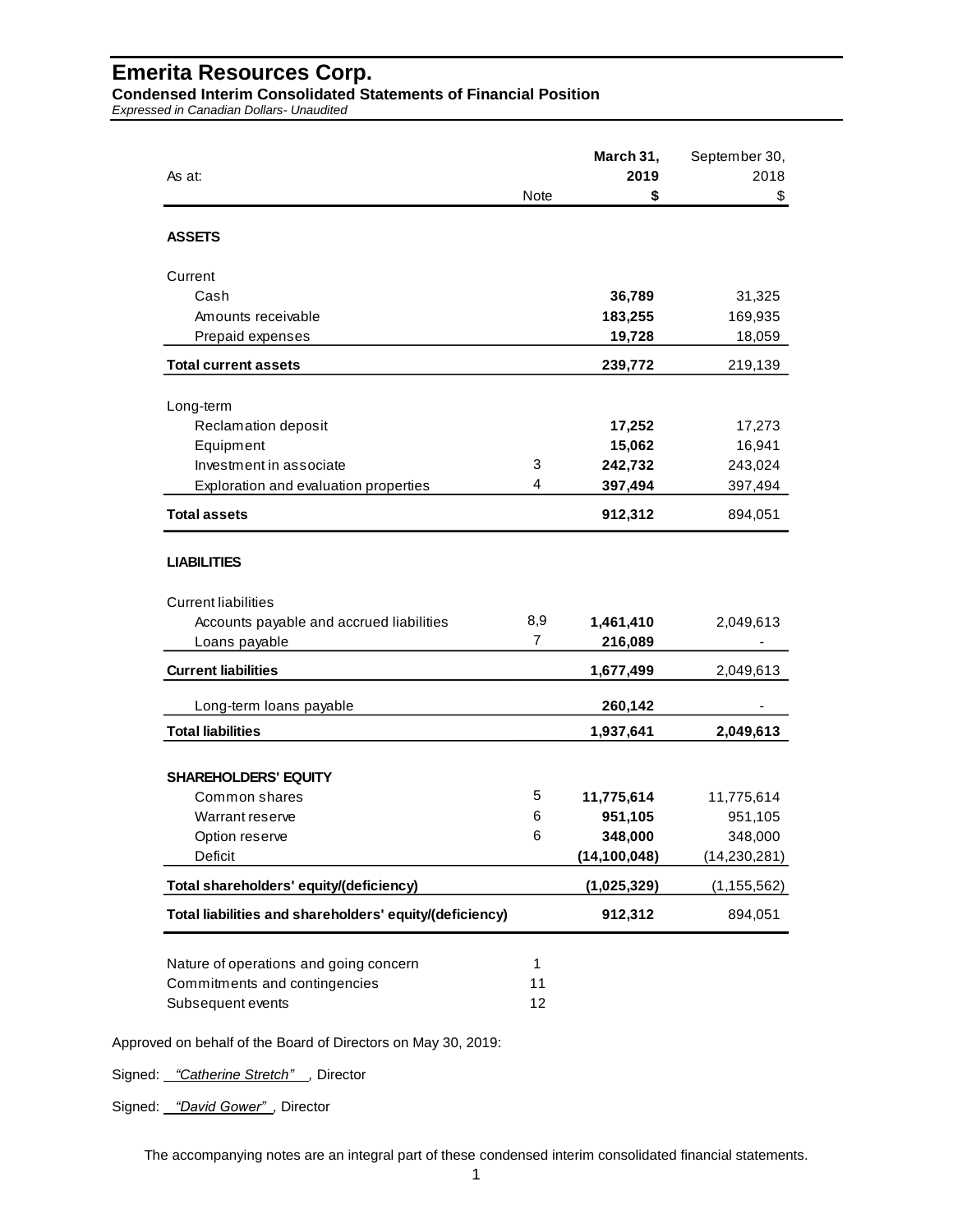**Condensed Interim Consolidated Statements of Loss and Comprehensive Loss**

*Expressed in Canadian Dollars- Unaudited*

|                                           |      | Three months ended<br>March 31, |              |    | March 31,   | Six months ended |             |
|-------------------------------------------|------|---------------------------------|--------------|----|-------------|------------------|-------------|
|                                           |      | 2019                            | 2018         |    | 2019        |                  | 2018        |
|                                           | Note | \$                              | \$           |    | \$          |                  | \$          |
|                                           |      |                                 |              |    |             |                  |             |
| <b>Expenses</b>                           |      |                                 |              |    |             |                  |             |
| Project evaluation expenses               |      | (17, 028)                       | (69, 179)    |    | 141,512     |                  | 6,726       |
| Consulting and management fees            |      | 310,639                         | 372,254      |    | 444,623     |                  | 684,703     |
| Professional fees                         |      | 4,000                           | 11,060       |    | 4,400       |                  | 20,302      |
| Shareholder communication and filing fees |      | 17,068                          | (13,221)     |    | 34,674      |                  | 20,929      |
| Promotion                                 |      | (3,784)                         | 59,160       |    | 6,324       |                  | 59,160      |
| Travel expenses                           |      |                                 | 51,214       |    |             |                  | 85,819      |
| Office expenses                           |      | 28,985                          | 22,622       |    | 44,465      |                  | 34,466      |
| Loss for the period before other items    |      | (339, 880)                      | (433,910)    |    | (675,998)   |                  | (912, 105)  |
| Other items                               |      |                                 |              |    |             |                  |             |
| Gain on settlement of liabilities         | 9    |                                 |              |    | 890,153     |                  |             |
| Interest income                           |      | 67                              | 1,858        |    | 67          |                  | 2,014       |
| Interest expense                          |      | (22, 757)                       |              |    | (25, 786)   |                  |             |
| Foreign exchange gain/(loss)              |      | (965)                           | 3,972        |    | (58, 203)   |                  | 35,219      |
| Comprehensive gain/(loss) for the period  |      | (363, 535)                      | (428, 080)   |    | 130,233     |                  | (874, 872)  |
|                                           |      |                                 |              |    |             |                  |             |
| Basic and diluted gain/(loss) per share   |      | \$<br>(0.00)                    | \$<br>(0.00) | \$ | 0.00        | \$               | (0.01)      |
|                                           |      |                                 |              |    |             |                  |             |
| Weighted average number of                |      |                                 |              |    |             |                  |             |
| common shares outstanding                 |      |                                 |              |    |             |                  |             |
| Basic and Diluted                         |      | 142,095,829                     | 121,239,203  |    | 142,095,829 |                  | 121,239,203 |

The accompanying notes are an integral part of these condensed interim consolidated financial statements.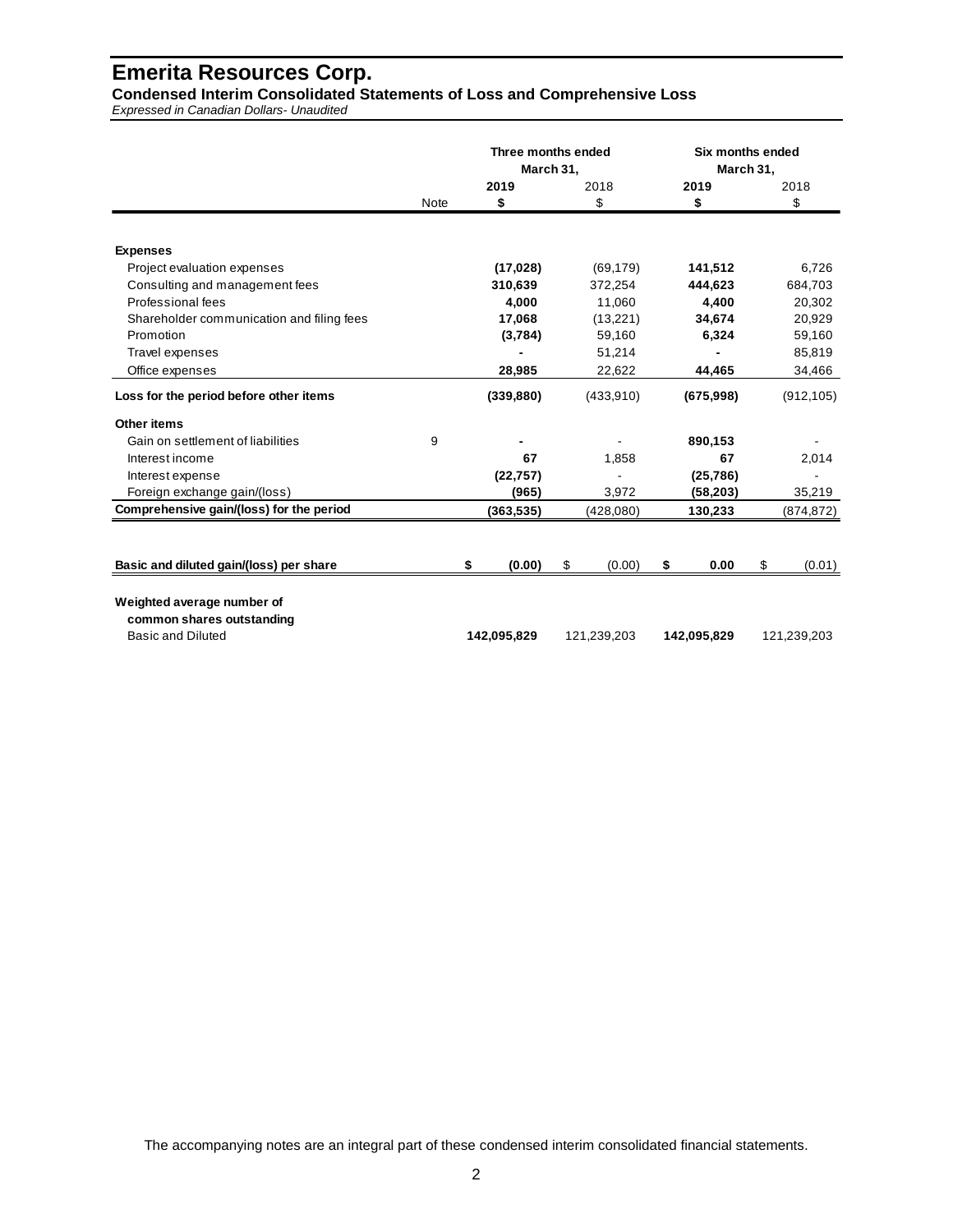**Condensed Interim Consolidated Statements of Changes in Shareholders' Equity**

*Expressed in Canadian Dollars- Unaudited*

|                                            | Number of<br>shares | Common<br><b>Shares</b> | Warrant<br><b>Reserve</b> | Option<br><b>Reserve</b> |                | Shareholders'<br>Deficit equity/(deficiency) |
|--------------------------------------------|---------------------|-------------------------|---------------------------|--------------------------|----------------|----------------------------------------------|
|                                            | #                   | \$                      | S                         | \$                       | \$             | \$                                           |
| Balance, September 30, 2018                | 97,069,829          | 11,775,614              | 951,105                   | 348,000                  | (14, 230, 281) | (1, 155, 562)                                |
| Gain and comprehensive gain for the period |                     |                         |                           |                          | 130,233        | 130,233                                      |
| Balance, March 31, 2019                    | 97,069,829          | 11,775,614              | 951,105                   | 348,000                  | (14, 100, 048) | (1,025,329)                                  |
|                                            |                     |                         |                           |                          |                |                                              |
| Balance, September 30, 2017                | 97,069,829          | 8,523,762               | 227,950                   | 354,000                  | (10,057,865)   | (952, 153)                                   |
| Common shares issued, net of issue costs   | 44,426,000          | 4,166,735               |                           |                          |                | 4,166,735                                    |
| Warrants                                   | ۰                   | (1,211,476)             | 1,211,476                 |                          | ٠              | ٠                                            |
| Warrants exercised                         | 100,000             | 11,000                  | (1,000)                   |                          |                | 10,000                                       |
| Warrants expired unexercised               |                     |                         | (48, 750)                 |                          | 48,750         |                                              |
| Options expired unexercised                |                     |                         | ۰                         | (6,000)                  | 6,000          |                                              |
| Loss and comprehensive loss for the period |                     | ٠                       | ۰                         | ٠                        | (874, 872)     | (874, 872)                                   |
| Balance, March 31, 2018                    | 141,595,829         | 11,490,021              | 1,389,676                 | 348,000                  | (10, 877, 987) | 2,349,710                                    |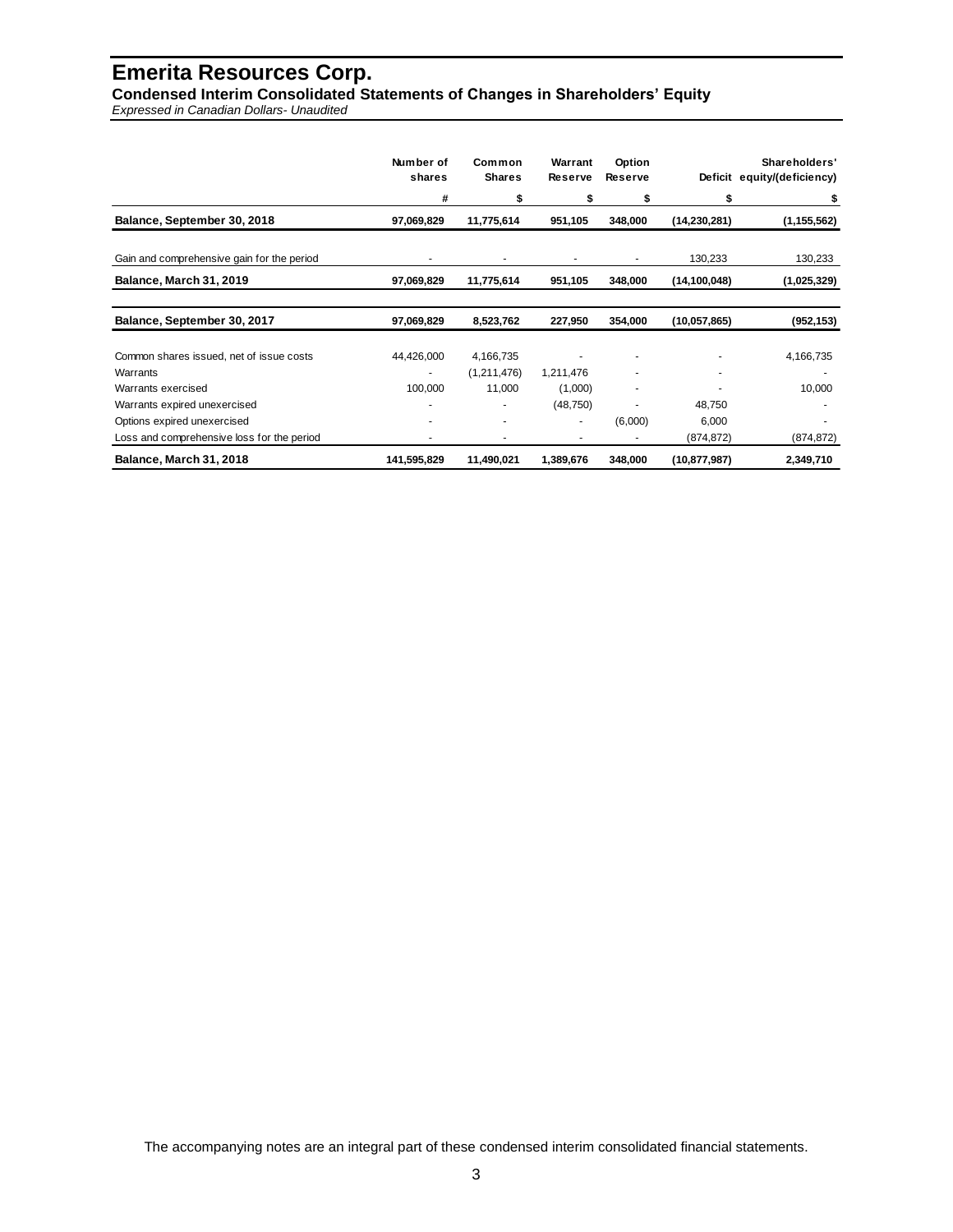**Condensed Interim Consolidated Statements of Cash Flows**

*Expressed in Canadian Dollars- Unaudited*

|                                                         | Six months ended<br>March 31, |             |  |
|---------------------------------------------------------|-------------------------------|-------------|--|
|                                                         | 2019                          | 2018        |  |
|                                                         | \$                            | \$          |  |
| Cash (used in)/provided by:                             |                               |             |  |
| <b>Operating activities</b>                             |                               |             |  |
| Gain/(Loss) for the period                              | 130,233                       | (874, 872)  |  |
| Items not involving cash:                               |                               |             |  |
| Interest expense                                        | 10,142                        |             |  |
| Amortization                                            | 1,487                         | 5,455       |  |
| Unrealized loss/(gain) on foreign exchange              | 705                           |             |  |
| Working capital adjustments:                            |                               |             |  |
| Change in amounts receivable                            | (13, 320)                     | (366, 422)  |  |
| Change in prepaid expenses                              | (1,669)                       | (29, 419)   |  |
| Change in accounts payable and accrued liabilities      | (372, 114)                    | (673, 436)  |  |
| Net cash (used in) operating activities                 | (244, 536)                    | (1,938,694) |  |
| <b>Investing activities</b>                             |                               |             |  |
| Property, plant and equipment                           |                               | (4,982)     |  |
| Investment in associate                                 |                               | (256, 401)  |  |
| Exploration and evaluation properties, net of change in |                               |             |  |
| working capital                                         |                               | (1,001,295) |  |
| Net cash (used in) investing activities                 |                               | (1,262,678) |  |
| <b>Financing activities</b>                             |                               |             |  |
| Proceeds from issuance of common shares                 |                               | 4,342,600   |  |
| Cost of issue                                           |                               | (275, 865)  |  |
| Proceeds from long-term loan                            | 250,000                       |             |  |
| Warrants exercised                                      |                               | 10,000      |  |
| Net cash provided by financing activities               | 250,000                       | 4,076,735   |  |
| Change in cash, during the period                       | 5,464                         |             |  |
|                                                         |                               | 875,363     |  |
| Cash, beginning of period                               | 31,325                        | 518,719     |  |
| Cash, end of period                                     | 36,789                        | 1,394,082   |  |

The accompanying notes are an integral part of these condensed interim consolidated financial statements.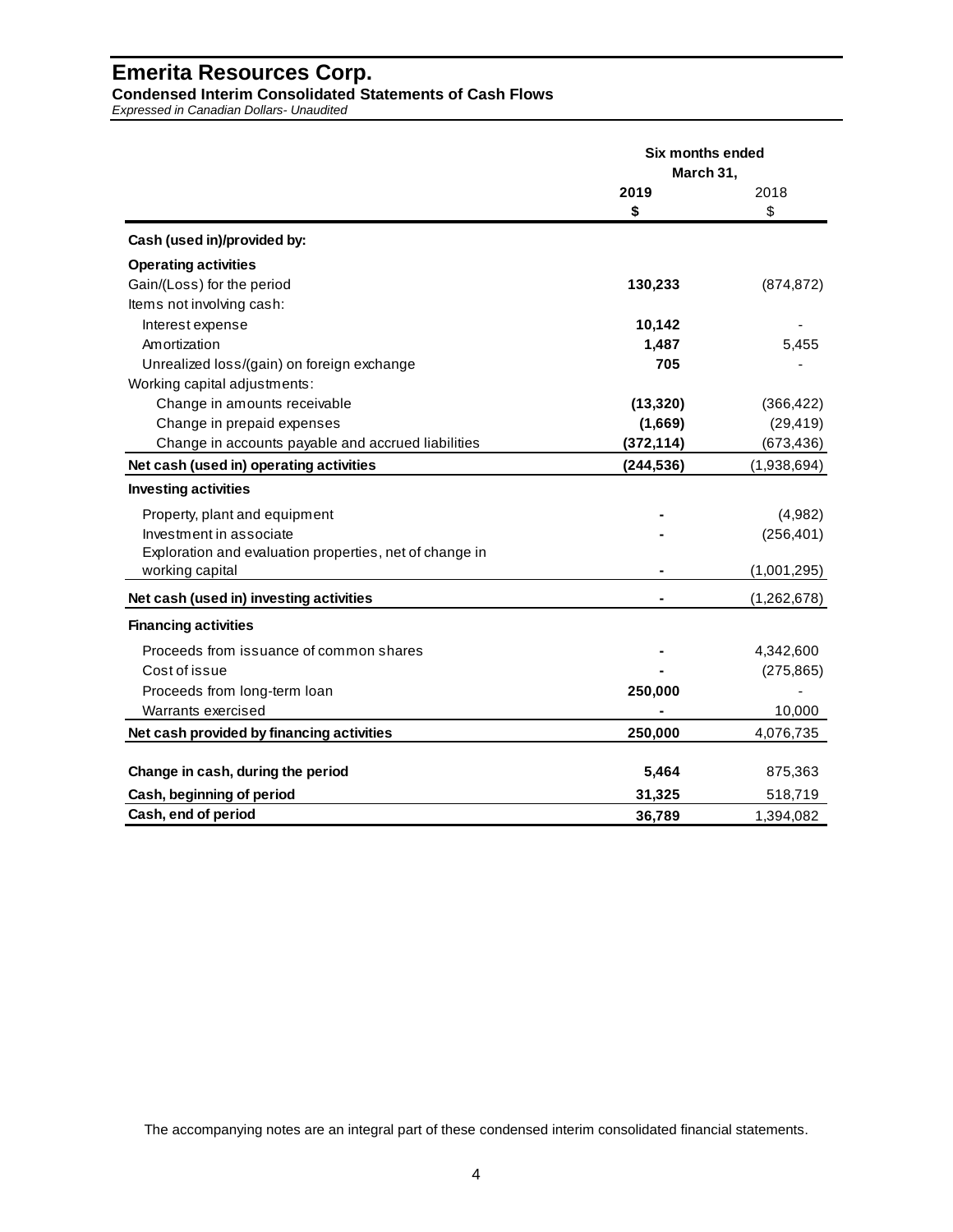*Expressed in Canadian Dollars- Unaudited*

## **1. NATURE OF OPERATIONS AND GOING CONCERN**

Emerita Resources Corp. (the "Company", or "Emerita") was incorporated on October 30, 2009 as 0865140 BC Ltd. pursuant to the *Business Corporations Act of British Columbia*. On January 8, 2013, the Company completed its Qualifying Transaction and ceased to be a Capital Pool Company. The Company changed its name to Emerita Gold Corp. and commenced trading as a Tier 2 Mining Issuer on the TSX Venture Exchange ("TSXV") on January 11, 2013 under the new trading symbol "EMO". The Company owns the following subsidiaries:

- A 100% interest in Emerita Resources Espana SL ("Emerita Espana"), a company incorporated on May 30, 2012 in Spain.
- A 99% interest in Emerita do Brazil Mineracao Ltda. ("Emerita Brazil"), a company incorporated on December 9, 2017 in Brazil.
- A 75% interest in Zinco das Gerais, a company incorporated on August 15, 2017 in Brazil.

The Company is currently engaged in the acquisition, exploration and development of mineral properties. The head office and principal address of the Company is 65 Queen Street West, Suite 800, Toronto, Ontario, M5H 2M5.

The business of exploring for minerals involves a high degree of risk and there can be no assurance that the current exploration programs will result in profitable operations.

The Company is in the process of exploring its mineral properties and has not yet determined whether these properties contain mineral reserves that are economically recoverable. The recoverability of amounts shown for exploration and evaluation properties is dependent upon the establishment of a sufficient quantity of economically recoverable reserves, the ability of the Company to obtain necessary financing to complete the development and upon future profitable production or proceeds from the disposition of these assets.

Although the Company has taken steps to verify title to the properties on which it is conducting its exploration activities, these procedures do not guarantee the Company's title. Property title may be subject to government licensing requirements or regulations, social licensing requirements, unregistered prior agreements, unregistered claims and non-compliance with regulatory and environmental requirements. The Company's assets may also be subject to increases in taxes and royalties, renegotiation of contracts, currency exchange fluctuations and restrictions, and political uncertainty.

The Company has a need for equity financing for working capital and exploration and development of its properties. Because of continuing operating losses, the Company's continuance as a going concern is dependent upon its ability to obtain adequate financing and to reach profitable levels of operation. It is not possible to predict whether financing efforts will be successful or if the Company will attain profitable levels of operation. Material uncertainties as mentioned above cast significant doubt upon the Company's ability to continue as a going concern.

These condensed interim consolidated financial statements have been prepared using accounting policies applicable to a going concern, which contemplates the realization of assets and settlement of liabilities in the normal course of operations. Accordingly, they do not give effect to adjustments that would be necessary should the Company be unable to continue as a going concern and therefore be required to realize its assets and liquidate its liabilities and commitments in other than the normal course of business and at amounts different from those in the accompanying financial statements. Such adjustments could be material.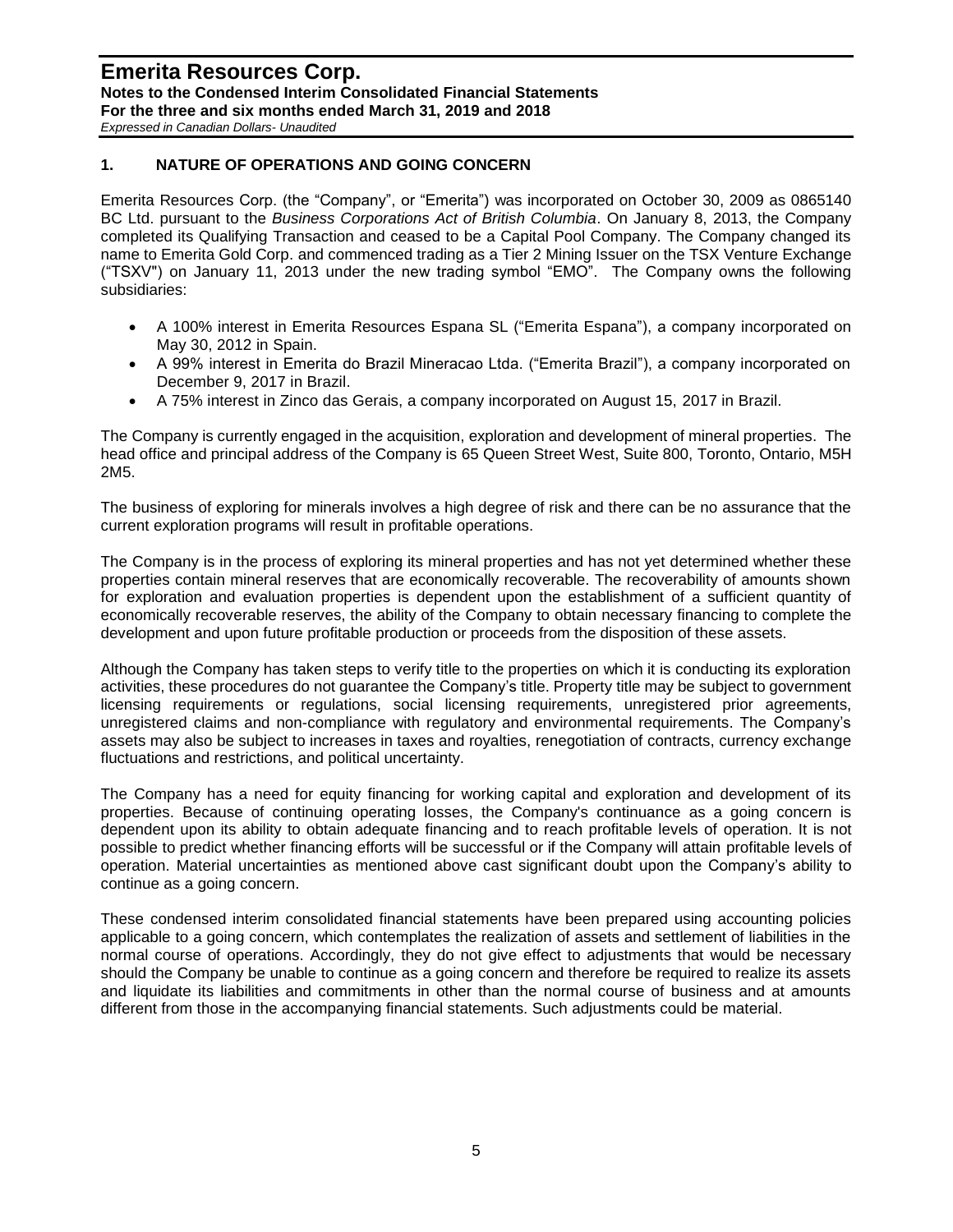*Expressed in Canadian Dollars- Unaudited*

## **2. SIGNIFICANT ACCOUNTING POLICIES**

#### *Statement of compliance*

These condensed interim consolidated financial statements are in compliance with IAS 34, *Interim Financial Reporting*. Accordingly, certain information and disclosures normally included in annual financial statements prepared in accordance with International Financial Reporting Standards ("IFRS"), as issued by the International Accounting Standards Board ("IASB"), have been omitted or condensed. These condensed interim consolidated financial statements should be read in conjunction with the Company's consolidated financial statements for the year ended September 30, 2018.

#### *Basis of presentation and consolidation*

These condensed interim consolidated financial statements have been prepared using the accrual basis of accounting, except for cash flow information, and have been prepared using the historical cost basis. Furthermore, these condensed interim consolidated financial statements are presented in Canadian dollars, which is the functional currency of the Company and its subsidiaries. All values are rounded to the nearest dollar.

These condensed interim consolidated financial statements include the accounts of the Company and its subsidiaries. All material intercompany transactions and balances between subsidiaries have been eliminated on consolidation. The Company holds a 50% interest in Cantabrica del Zinco S.L. ("Cantabrica"), along with its joint venture partner the Aldesa Group. Refer to Note 3.

### *Approval of the consolidated financial statements*

These condensed interim consolidated financial statements of the Company for three and six months ended March 31, 2019 and 2018 were reviewed, approved and authorized for issue by the Board of Directors of the Company on May 30, 2019.

### *Critical judgements and estimation uncertainties*

The preparation of financial statements in conformity with IFRS requires the Company's management to make judgments, estimates and assumptions about future events that affect the amounts reported in the financial statements and related notes to the financial statements. Although these estimates are based on management's best knowledge of the amount, event or actions, actual results may differ from those estimates.

The areas which require management to make significant judgments, estimates and assumptions in determining carrying values include, but are not limited to:

#### *Assets' carrying values and impairment charges*

In the determination of carrying values and impairment charges, management looks at the higher of recoverable amount or fair value less costs to sell in the case of assets and at objective evidence, significant or prolonged decline of fair value on financial assets indicating impairment. These determinations and their individual assumptions require that management make a decision based on the best available information at each reporting period.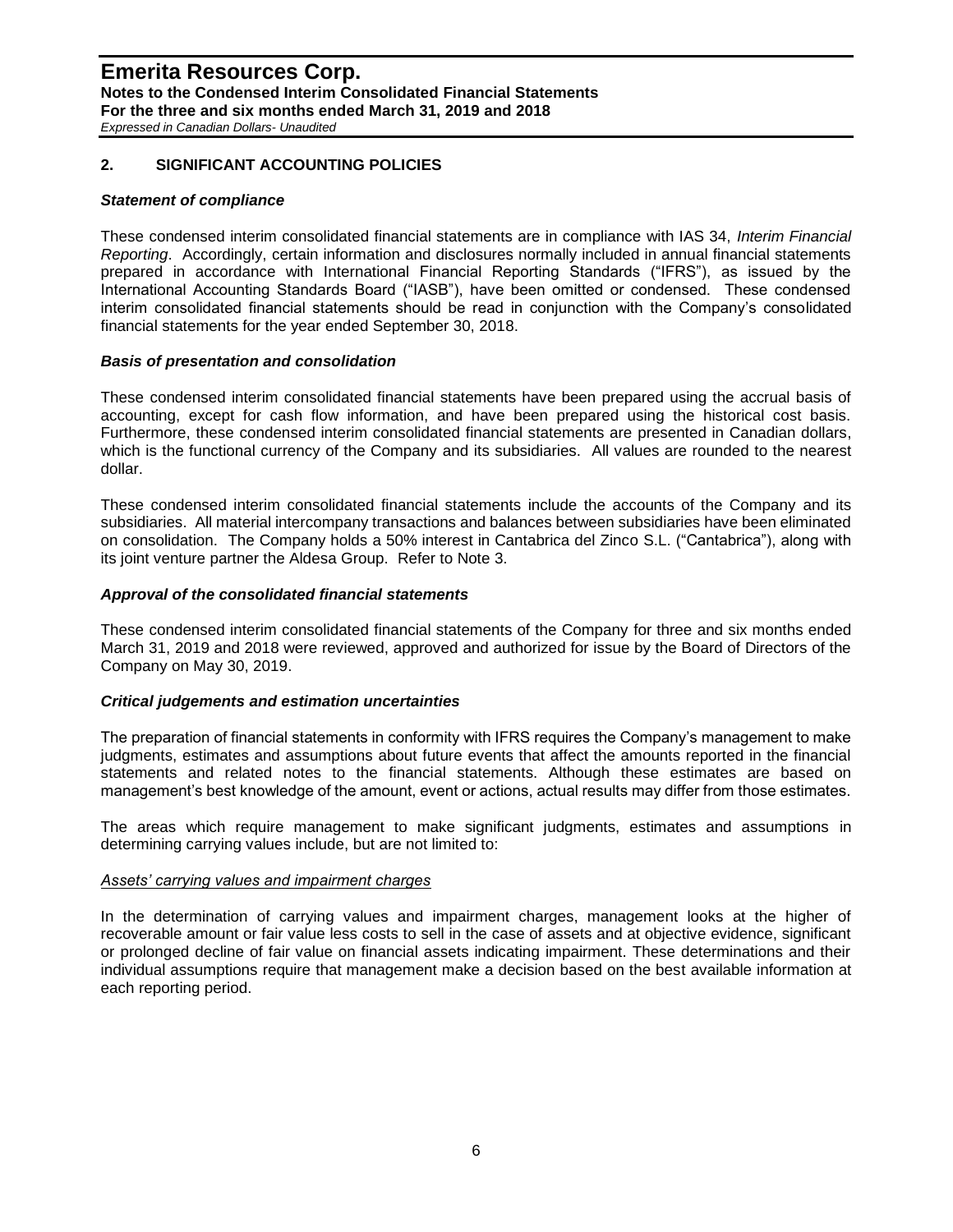*Expressed in Canadian Dollars- Unaudited*

## **2. SIGNIFICANT ACCOUNTING POLICIES (continued)**

### *Critical judgements and estimation uncertainties (continued)*

#### *Capitalization of exploration and evaluation costs*

Management has determined that exploration and evaluation costs incurred have future economic benefits and are economically recoverable. In making this judgement, management has assessed various sources of information including, but not limited to, the geologic and metallurgic information, operating management expertise and existing permits. See Note 4 for details of the Company's capitalized exploration and evaluation costs.

### *Impairment of exploration and evaluation properties*

While assessing whether any indications of impairment exist for exploration and evaluation properties, consideration is given to both external and internal sources of information. Changes in the market and the economic and legal environment in which the Company operates that are not within its control affect the recoverable amount of exploration and evaluation properties. Internal sources of information considered by the Company include the manner in which exploration and evaluation properties are being used or are expected to be used and indications of expected economic performance of the properties. Estimates include but are not limited to estimates of the discounted future cash flows expected to be derived from the Company's properties, costs to sell the properties and the appropriate discount rate. Reductions in metal price forecasts, increases in estimated future costs of production, increases in estimated future capital costs, reductions in the amount of recoverable mineral reserves and mineral resources and/or adverse current economics can result in a writedown of the carrying amounts of the Company's exploration and evaluation properties.

#### *Income, value added, withholding and other taxes*

The Company is subject to income, value added, withholding and other taxes. Significant judgment is required in determining the Company's provisions for taxes. There are many transactions and calculations for which the ultimate tax determination is uncertain during the ordinary course of business. The Company recognizes liabilities for anticipated tax audit issues based on estimates of whether additional taxes will be due. The determination of the Company's income, value added, withholding and other tax liabilities requires interpretation of complex laws and regulations. The Company's interpretation of taxation law as applied to transactions and activities may not coincide with the interpretation of the tax authorities. All tax related filings are subject to government audit and potential reassessment subsequent to the financial statement reporting period. Where the final tax outcome of these matters is different from the amounts that were initially recorded, such differences will impact the tax related accruals and deferred income tax provisions in the period in which such determination is made.

### *Share-based payments*

Management determines costs for share-based payments using market-based valuation techniques. The fair value of the market-based share awards is determined at the date of grant using generally accepted valuation techniques. Assumptions are made and judgment used in applying valuation techniques. These assumptions and judgments include estimating the future volatility of the stock price, expected dividend yield, future employee turnover rates and future employee stock option exercise behaviors and corporate performance. Such judgments and assumptions are inherently uncertain. Changes in these assumptions affect the fair value estimates.

### *Contingencies*

Refer to Note 11.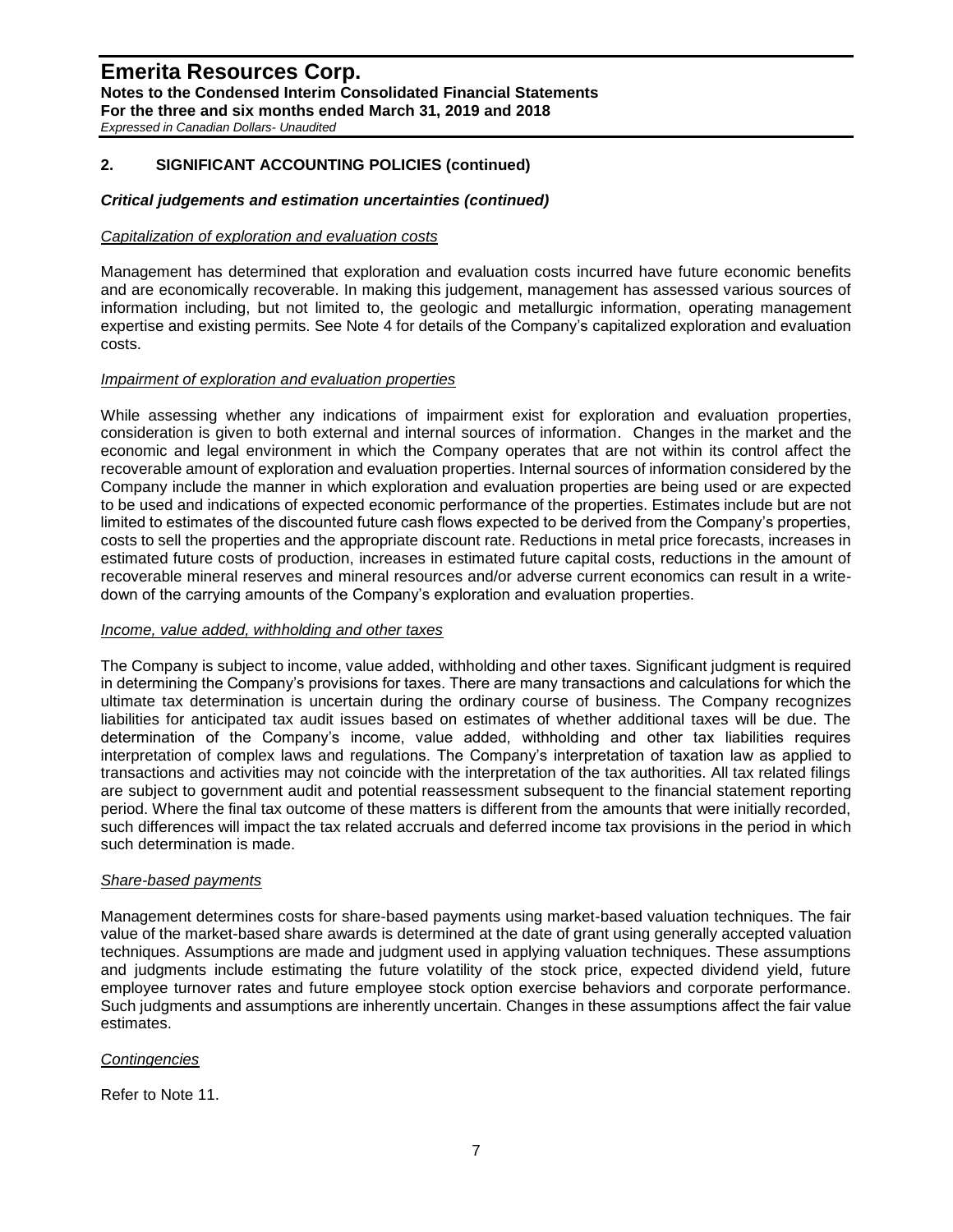### **Emerita Resources Corp. Notes to the Condensed Interim Consolidated Financial Statements For the three and six months ended March 31, 2019 and 2018** *Expressed in Canadian Dollars- Unaudited*

## **2. SIGNIFICANT ACCOUNTING POLICIES (Continued)**

## *Critical judgements and estimation uncertainties (continued)*

### *Joint arrangement*

The Company has a joint arrangement with the Aldesa Group (see Note 3). The Company has joint control over this arrangement as under the contractual agreement with the Aldesa Group, unanimous consent is required from all parties to the agreements for certain key strategic, operating, investing and financing policies. The Company's joint arrangement is structured as a corporation and provides the Company and the Aldesa Group (parties to the agreements) with rights to the net assets of the limited company under the arrangements. Therefore, this arrangement has been classified as a joint venture and has been recorded as an investment in associate.

Judgment is required to determine the type of joint arrangement that exists. This judgment involves considering its rights and obligations arising from the arrangement. An entity assesses its rights and obligations by considering the structure and legal form of the arrangement, the terms agreed to by the parties in the contractual arrangement and, when relevant, other facts and circumstances.

## **3. INVESTMENT IN ASSOCIATE**

On October 26, 2017, the Company, along with its Spanish joint venture partner the Aldesa Group ("Aldesa"), were awarded exploration concessions for 3,600 hectares in the Santillana Syncline (the "Plaza Norte Project"). The Plaza Norte Project is in the Reocin Basin in Cantabria, Spain. In December of 2018, the rights to the Plaza Norte Project were extended for an additional term of 13 months. The Company and Aldesa each own a 50% interest in Cantabrica del Zinco S.L. ("Cantabrica"), a corporation registered in Spain, and will be equally represented on the board of directors. Emerita is the operator of the Plaza Norte Project. The Company recognizes its jointly controlled interest in the joint venture relationship with Aldesa as an investment. Effective October 26, 2017, the Company accounts for this investment using the equity method and it is recognized as an Investment in and advances to associate on the Statement of Financial Position.

On March 18, 2019, along with Aldesa, the Company announced the commencement of the first diamond drilling campaign at the Plaza Notre Project. Based on a review of historical data, the Company has highlighted 4 key areas as high priorities for the exploration program.

|                                                |         | S          |
|------------------------------------------------|---------|------------|
| Balance, September 30, 2017                    |         |            |
| 50% investment in associate                    |         | 242,732    |
| Balance, September 30, 2018 and March 31, 2019 | 242,732 |            |
|                                                |         |            |
| Cash and cash equivalents                      | \$      | 85,028     |
| Current assets                                 |         | 380,197    |
| Mineral property expenditures                  |         | 753,201    |
| Property, plant and equipment                  |         | 14,499     |
| <b>Current liabilities</b>                     |         | (395, 727) |
| Long-term liabilities                          |         | (351,734)  |

Changes in the investment in and advances to associate for the year ended September 30, 2018 and six months ended March 31, 2019 were as follows:

Cantabrica did not have any revenues or expenses during the period from its incorporation to March 31, 2019.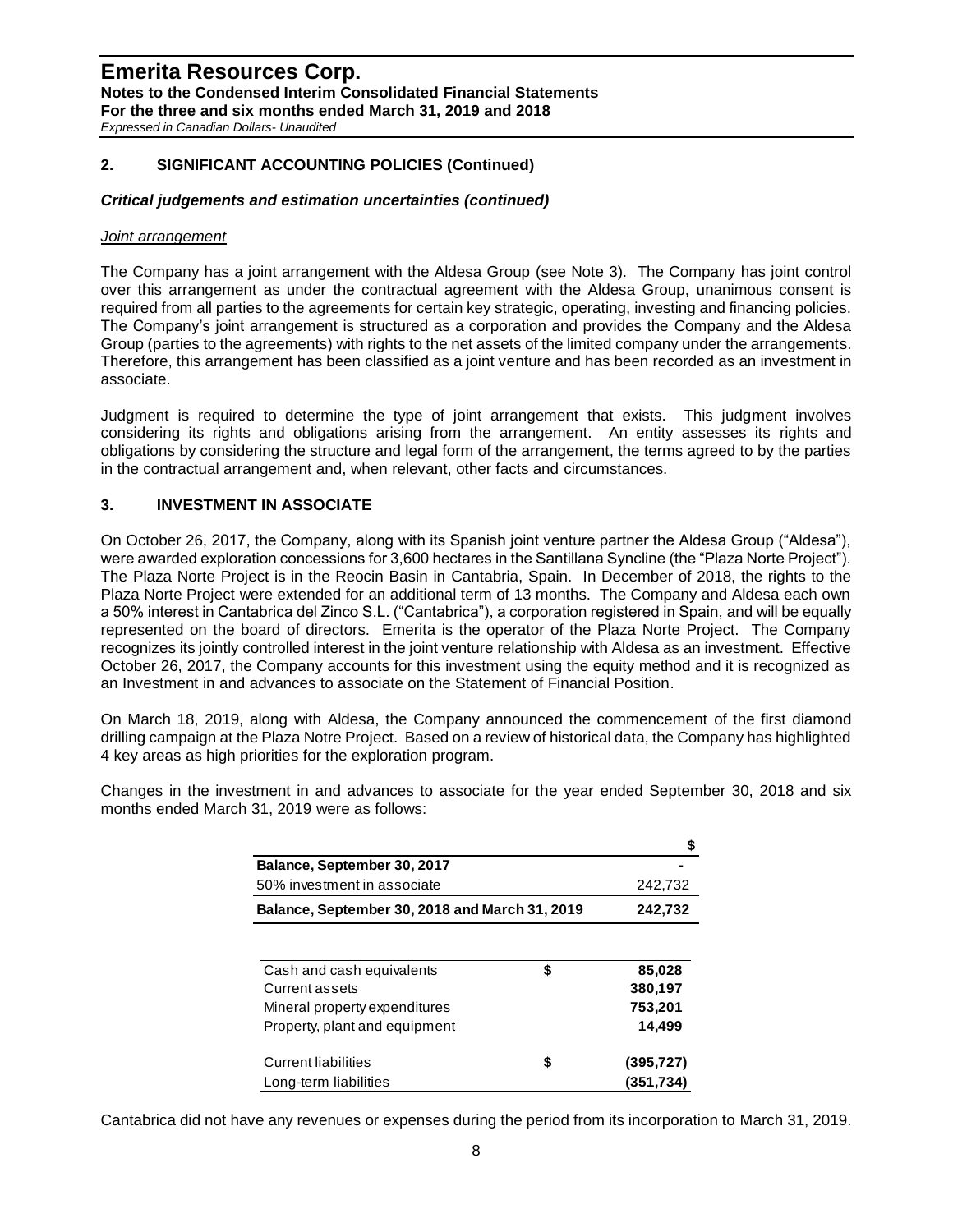**Notes to the Condensed Interim Consolidated Financial Statements**

**For the three and six months ended March 31, 2019 and 2018**

*Expressed in Canadian Dollars- Unaudited*

## **4. EXPLORATION AND EVALUATION PROPERTIES**

|                                          | <b>Salobro</b> | <b>Las Morras</b> | <b>Falcon Litio</b> |              |
|------------------------------------------|----------------|-------------------|---------------------|--------------|
|                                          | Project        | <b>Property</b>   | Project             | <b>Total</b> |
|                                          |                |                   |                     |              |
| Balance, September 30, 2017              |                | 339,994           | 137,500             | 477,494      |
| Cost incurred during the year:           |                |                   |                     |              |
| Purchase option (a,b,d)                  | 100,000        | (100,000)         | 20,000              | 20,000       |
| Land management fees, taxes and permits  | 374,108        |                   |                     | 374,108      |
| Labour, contract geologists, prospectors | 641,248        |                   |                     | 641,248      |
| Field expenses                           | 57,922         |                   |                     | 57,922       |
| Drilling & geophysics                    | 662,963        |                   |                     | 662,963      |
| Technical reports                        |                |                   |                     |              |
| Travel, meals and accommodations         | 84,475         |                   |                     | 84,475       |
| Legal fees                               | 295,886        |                   |                     | 295,886      |
| Project overhead costs                   | 55,806         |                   |                     | 55,806       |
| Property writeoff (d)                    | (2,272,408)    |                   |                     | (2,272,408)  |
| Balance, September 30 and March 31, 2019 |                | 239,994           | 157,500             | 397,494      |

As at March 31, 2019, the Company has valid permits for two gold exploration properties, one lithium property, and one zinc exploration property held through the Company's joint arrangement with the Aldesa Group. Each of the gold properties is comprised of exploration permits that were issued by the Extramadura regulatory authorities and the Asturian regulatory authorities in Spain, respectively. The zinc property is comprised of exploration permits that were issued by the Cantabrian regulatory authorities in Spain. The lithium property is comprised of exploration permits that were issued by the Minas Gerais regulatory authorities in Brazil.

## **a) Falcon Litio Property**

- In June 2016, the Company entered into a binding letter agreement (the "Falcon Agreement") with Falcon Metais Ltda. ("Falcon") pursuant to which Falcon granted to Emerita an option (the "Option") to acquire a 100% interest in the Falcon Litio MG Project (the "Litio Project"). The Litio Project is located in Minas Gerais State, Brazil, and is comprised of five exploration permits and one application for an exploration permit.
- In order to acquire the Option, Emerita issued 500,000 common shares to Falcon in June 2016, at a price per share of \$0.155 based on the quoted market value of the shares on the date of issuance. An additional 500,000 common shares were issued on August 28, 2017 at a price per share of \$0.12 based on the quoted market value of the shares on the date of issuance. On September 12, 2018, the Company exercised its option and acquired a 100% interest in the Falcon Project by issuing a third tranche of 500,000 common shares to Falcon at a price per share of \$0.04, based on the quoted market value of the shares on the date of issuance. All issuances of common shares of Emerita are subject to a statutory hold period and to approval by the TSXV. Falcon will retain a transferable 2% net smelter royalty on all commercial sales from the Litio Project.
- In addition, if a "mineral resource", as defined in National Instrument 43-101 ("NI 43-101"), of at least 20 million tonnes with a grade of at least 1.3% LiO2 is delineated at the Project, Emerita shall either, (i) pay \$5 million in cash to Falcon or, by its sole discretion, (ii) issue \$5 million worth (to be determined on a reasonable volume weighted average price basis) of common shares to Falcon (the "Resource Consideration").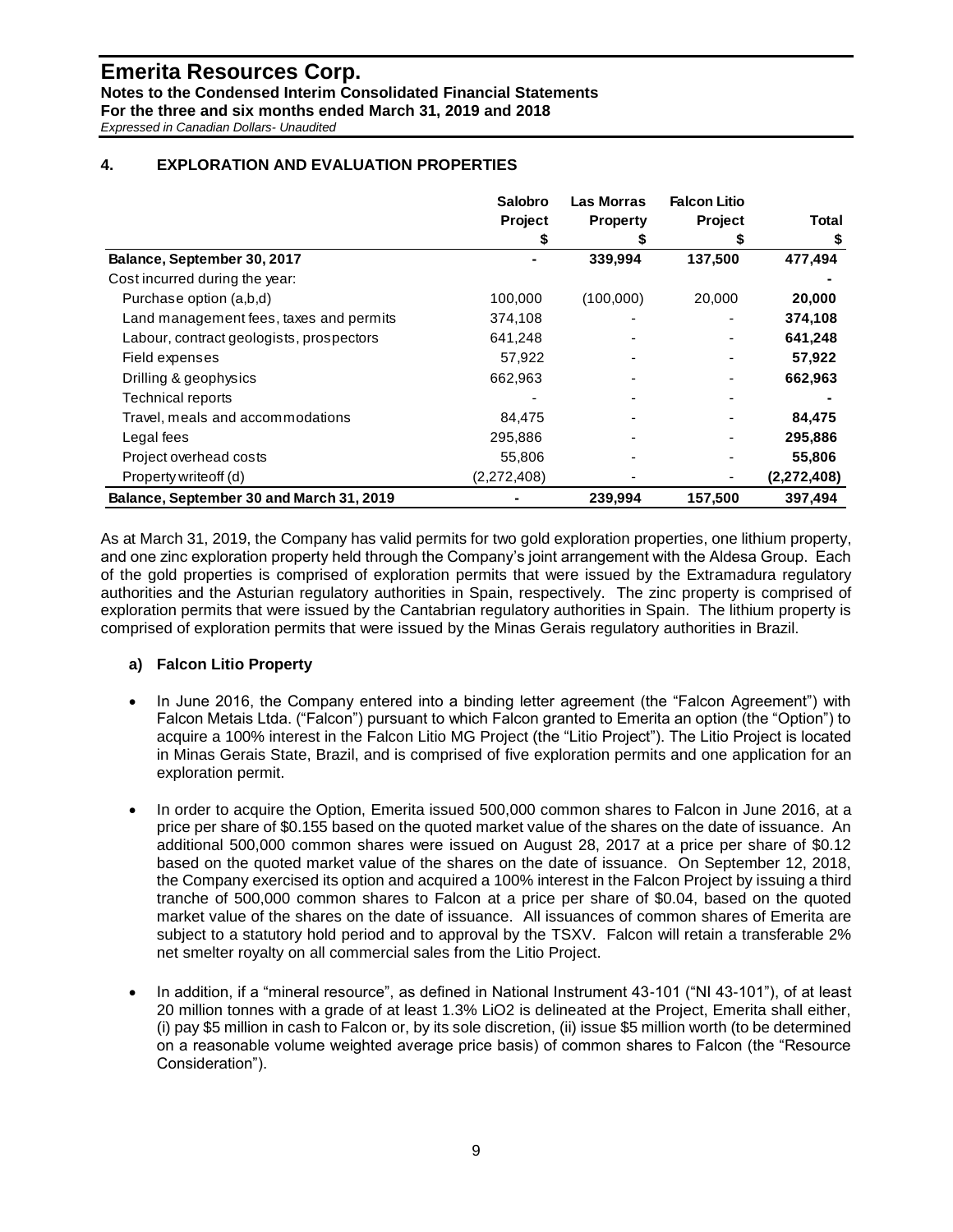## **4. EXPLORATION AND EVALUATION PROPERTIES (continued)**

### **a) Falcon Litio Property (Continued)**

• The Resource Consideration shall only be paid by Emerita if (i) the mineral resource is verified by a "qualified person", as such term is defined in NI 43-101, who is independent of Emerita and Falcon, and (ii) at least 50% of the mineral resource is categorized as an "indicated mineral resource" or "measured mineral resource", as defined in NI 43-101.

## **b) Las Morras Property**

- The original exploration permit for Las Morras Property is comprised of 230 claims, totaling approximately 7,000 hectares. The original exploration permit for Las Morras was granted in 2012 with an expiry date of April 17, 2015 subject to a right of renewal for an additional three-year term. The Company applied for an additional three-year term and received approval of the renewal for a period of two years on August 20, 2015. A subsequent renewal for an additional period of two years was granted on January 20, 2017. The Company has filed a request for an additional extension with government authorities and expects that approval is imminent. This property is in the eastern part of the Extremadura Province of Spain.
- On November 14, 2017 the Company entered into a binding letter agreement with Copper One Inc. ("Copper One") pursuant to which the Company has granted an option ("the Option") to acquire a 100% interest in the Las Morras Project. As consideration for the Option, Copper One paid \$25,000 in cash to the Company on November 17, 2017 and paid an additional \$75,000 in cash to the Company on January 9, 2018.
- In order to exercise the Option and acquire a 100% interest in the Project, Copper One shall:
	- o pay \$100,000 in cash to the Company on or before November 14, 2019.
	- o spend \$500,000 on exploration activities on the Project on or before November 14, 2019;
	- o pay \$250,000 in cash to the Company on or before November 14, 2020;
	- $\circ$  spend \$1,500,000 on exploration activities on the Project on or before November 14, 2021; and
	- $\circ$  grant to the Company a 2% net smelter return royalty on the Project.
- As a result of the agreement, the Company has written down the value of the property as at September 30, 2017 to the present value of the consideration expected to be received by the Company if the Option is completed, using an estimated discount rate of 15%.

### **c) Sierra Alta Property**

The Sierra Alta Property is comprised of one exploration permit which consists of 90 mining claims comprising approximately 2,700 hectares in the Asturias region in northwestern Spain. The Company applied for the permit on November 18, 2013 and received notice that the property had been granted on July 8, 2015 through the publication of the granting in the regional gazette. From that date, the concession is valid for a three-year term and is renewable for equal and successive periods of three years. The permit was renewed in July 2017 and will expire on July 21, 2020.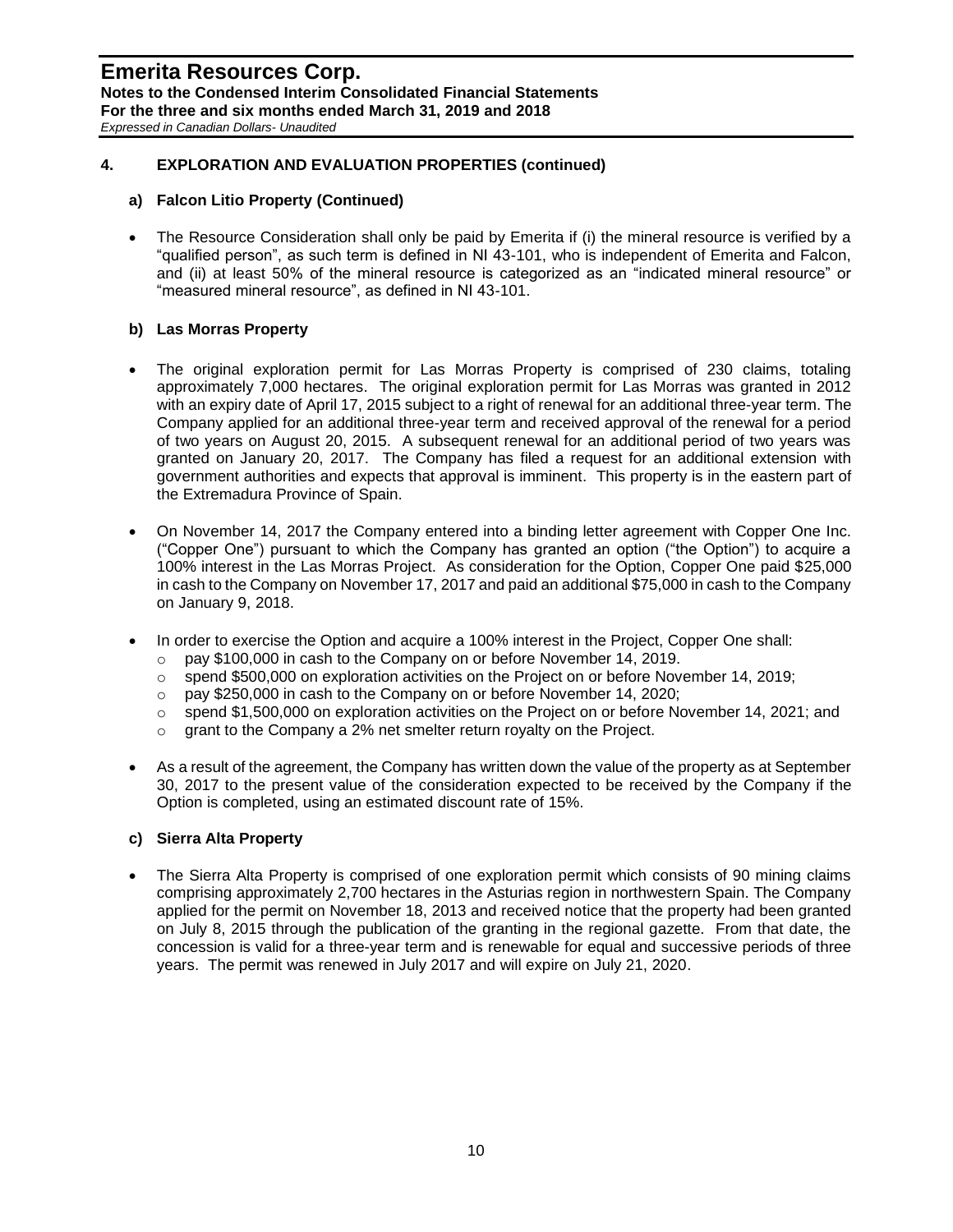## **4. EXPLORATION AND EVALUATION PROPERTIES (continued)**

### **d) Salobro Zinc Property**

- The project is comprised of two mining applications covering 1,209.75 hectares in the Municipality of Porteirinha, Minas Gerais State, Brazil. On July 14, 2017, the Company entered a definitive agreement with Vale S.A. ("Vale") and IMS Engenharia Mineral Ltda. ("IMS") to acquire the project. On October 5, 2017, the Company received conditional approval from the TSX-V to complete the acquisition.
- Pursuant to the definitive agreement, Emerita agreed to pay USD\$6.5 million in cash to Vale. The cash payments were to be made by Emerita over seven years on the following schedule:
	- $\circ$  US\$350,000 within 30 days from the date that the request for assignment of the mining rights is filed by IMS or Emerita with Brazil's national mining agency and subsequent to Vale withdrawing its pending claims against IMS. \$449,260 was paid by the Company in 2018.
	- o US\$1,650,000 on or before July 14, 2018;
	- o US\$1,500,000 on or before July 14, 2020; and
	- o US\$3,000,000 on or before July 14, 2024.
- The rights to the Salobro Project were subject to litigation between Vale and IMS. In connection with this Transaction, Vale withdrew its claims pending against IMS in the Civil Court of Belo Horizonte in respect of the amounts Vale claims was owing to it in relation to IMS's previous acquisition of the Salobro Project. The Company paid Vale's legal fees and court costs in connection with withdrawing such claims (approximately CAD\$315,000 in total).
- A Brazilian subsidiary was incorporated to hold the Salobro Project in trust for Vale until the consideration was fully paid by Emerita.
- As consideration for IMS transferring the rights to the Salobro Project to the Brazilian subsidiary, the Company issued 1,000,000 of its common shares to IMS on March 15, 2018.
- Upon completion of the initial diamond drill program and analysis of the assays results, the Company terminated its option agreement on October 3, 2018 after attempts to renegotiate the payment terms with Vale were unsuccessful. As a result of the termination of the option agreement, the Company has written down the value of the property as at September 30, 2018 in accordance with the Company's accounting policies.

### **5. COMMON SHARES**

#### **Authorized**

At March 31, 2019 and 2018, the authorized share capital consisted of an unlimited number of common shares without par value.

On December 19, 2018, the shareholders of the Company approved a special resolution to consolidate the Company's outstanding common shares on the basis of one (1) post-consolidation common share for each five (5) pre-consolidation common shares and granted the Board of Directors of the Company the authority to implement the consolidation at any time during the 12 month period following the approval date. The share consolidation was implemented subsequent to the quarter end. See Note 12.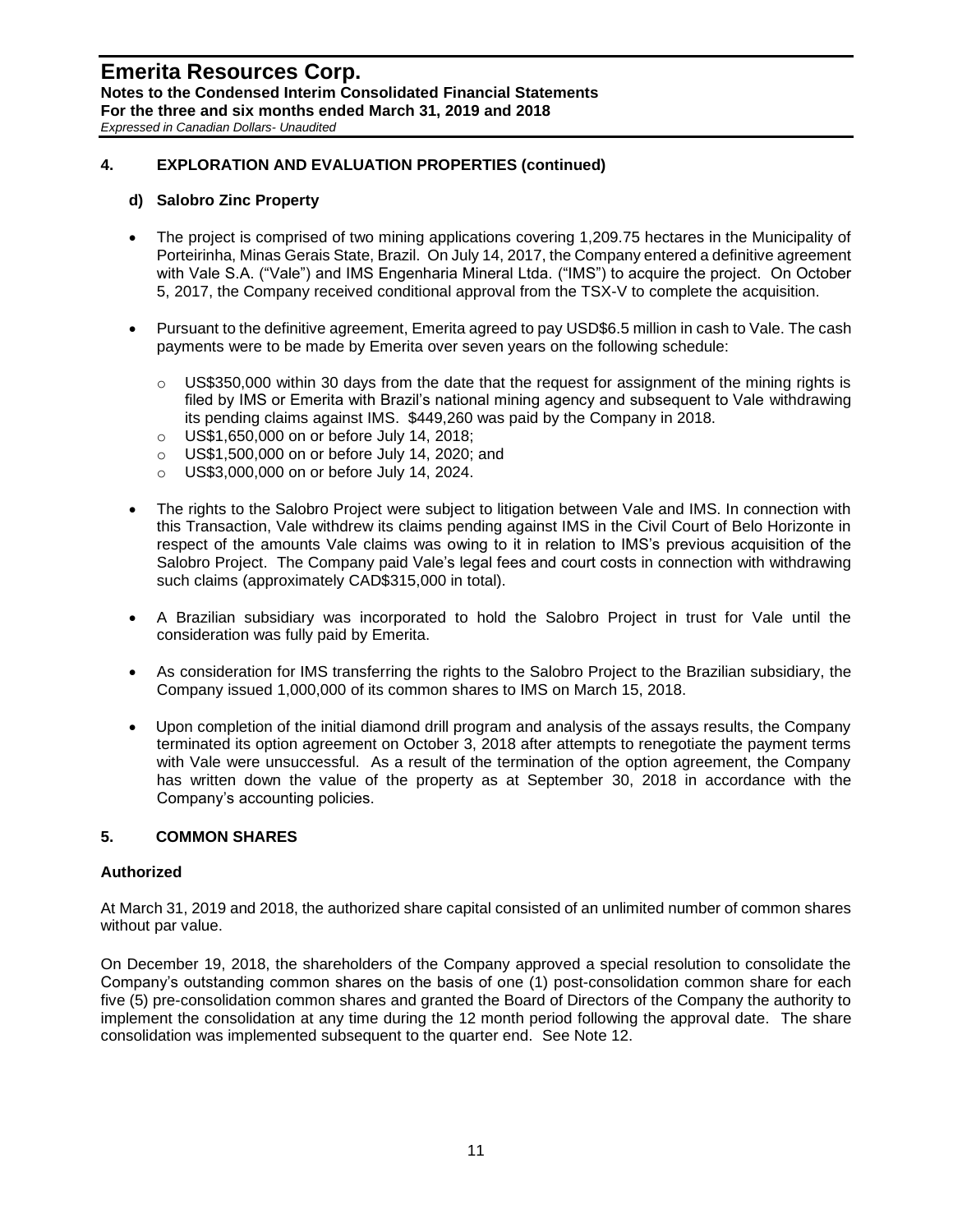### **Emerita Resources Corp. Notes to the Condensed Interim Consolidated Financial Statements For the three and six months ended March 31, 2019 and 2018** *Expressed in Canadian Dollars- Unaudited*

**5. COMMON SHARES (continued)**

#### **Common Shares Issued**

|                                                | Number of shares         |            |
|------------------------------------------------|--------------------------|------------|
|                                                | outstanding              | Amount     |
| Balance, September 30, 2017                    | 97,069,829<br>\$         | 8,523,762  |
| Mineral Property Option Acquisition (iii,iv)   | 1,500,000                | 120,000    |
| Private placement, net of issuance costs (i)   | 43,426,000               | 4,070,245  |
| Warrant valuation (i,ii)                       | ٠                        | (953, 393) |
| Warrant exercise                               | 100.000                  | 10,000     |
| Valuation allocation of exercise of warrants   | $\overline{\phantom{0}}$ | 5,000      |
| Balance, September 30, 2018 and March 31, 2019 | 142,095,829              | 11,775,614 |

- (i) On December 20, 2017, the Company completed a private placement financing by issuing 43,426,000 units at a price of \$0.10 per unit for gross proceeds of \$4,342,600. Each "unit" is comprised of one common share and one half of one common share purchase warrant. Each warrant is exercisable at a price of \$0.20 per full warrant until December 20, 2019. The fair value of the 21,713,000 warrants issued was estimated at \$811,225 using the Black-Scholes option pricing model with the following assumptions: expected dividend yield of 0%; expected volatility of 135%; risk-free interest rate of 1.63% and an expected life of 2 years. In addition, 2,097,095 finder units were granted. Each finder unit is exercisable at a price of \$0.20 per unit until December 20, 2019. The fair value of the finder units was estimated at \$139,880 using the Black-Scholes option pricing model with the following assumptions: expected dividend yield of 0%; expected volatility of 135%; risk-free interest rate of 1.63% and an expected life of 2 years.
- (ii) On May 16, 2018, the Company received approval from the TSXV to extend to August 20, 2018 the expiry date of 16,450,000 purchase warrants that were previously set to expire on May 20, 2018. The adjustment to the fair value of the warrants issued was estimated at \$2,288 using the Black-Scholes option pricing model with the following assumptions: expected dividend yield of 0%; expected volatility of 97%; risk-free interest rate of 1.93% and an expected life of 0.28 years.
- (iii) On March 15, 2018, the Company completed the acquisition of the Salobro zinc project. Pursuant to the terms of the transaction, the Company issued 1,000,000 common shares to IMS Engenharia Mineral Ltda. ("IMS"), at a price per share of \$0.10 based on the quoted market price of the shares on the date of issuance.
- (iv) On June 13, 2016, the Company entered into a binding letter agreement with Falcon Metais Ltda., granting the Company an option to acquire a 100% interest in the Falcon Litio MG Project on or before June 13, 2018. In order to acquire the option, the Company issued 500,000 common shares at a price per share of \$0.155 based on the quoted market price of the shares on the date of issuance. An additional 500,000 common shares were issued on August 28, 2017 at a price per share of \$0.12 based on the quoted market price of the shares on the date of issuance. A final 500,000 common shares were issued on September 12, 2018 at a price per share of \$0.04 based on the quoted market price of the shares on the date of issuance (Note 4).
- (v) On February 19, 2019, the Company announced a private placement for a minimum of 10,000,000 and a maximum of 20,000,000 post-consolidation common shares of the Company, subject to all regulatory approvals, at a price per share of \$0.10 (on a post-consolidation basis) for total gross proceeds of a minimum of \$1,000,000 to a maximum of \$2,000.000 (the "Offering")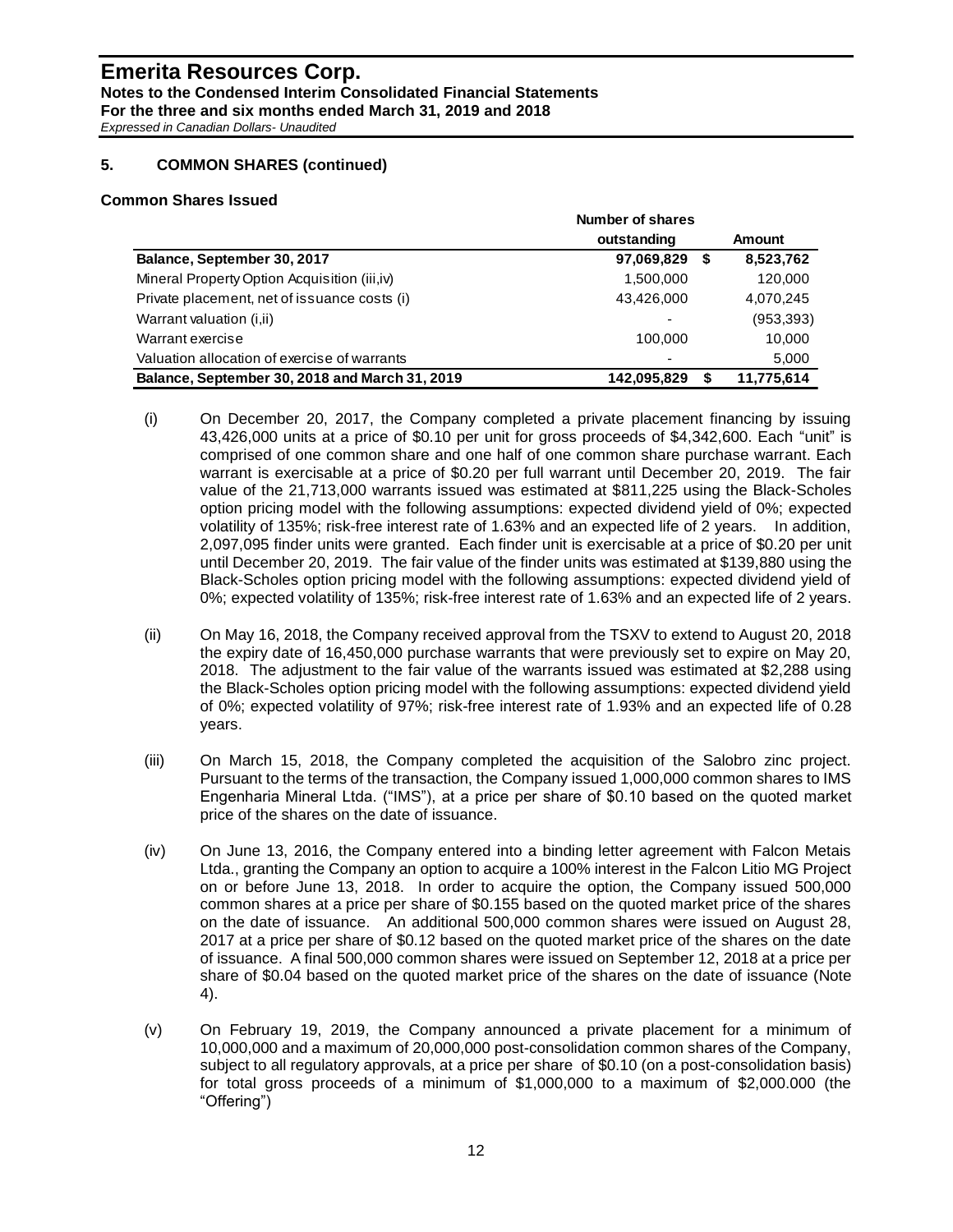## **5. COMMON SHARES (continued)**

#### **Common Shares Issued (continued)**

The proceeds of the Offering are expected to be used to finance exploration activities at the Company's Plaza Norte Project, repayment of the Company's existing debt, and for general corporate purposes. If the gross proceeds of the Offering exceed \$1,000,000, the Company expects the relative percentage of the proceeds spent on exploration to increase and the relative percentage of the process spent on debt repayment and general corporate purposes to decrease.

### **6. EQUITY RESERVES**

#### **Warrants**

The changes in warrants issued during the year ended September 30, 2018 and six months ended March 31, 2019 are as follows:

|                                                |              | Weighted       | Value        |
|------------------------------------------------|--------------|----------------|--------------|
|                                                | Number of    | average        | οf           |
|                                                | warrants     | exercise price | warrants     |
| Balance, September 30, 2017                    | 20,644,000   | 0.10<br>\$     | 227,950<br>S |
| Exercised, November 2017                       | (100,000)    | 0.10           | (5,000)      |
| Granted, December 2017                         | 23,810,095   | 0.20           | 951,105      |
| Expired, December 2017                         | (3,900,000)  | 0.10           | (48,750)     |
| Expired, May 2018                              | (194,000)    | 0.10           | (9,700)      |
| Extension, May 2018                            |              | 0.10           | 2,288        |
| Expired, August 2018                           | (16,450,000) | 0.10           | (166,788)    |
| Balance, September 30, 2018 and March 31, 2019 | 23,810,095   | 0.20<br>\$     | 951,105      |

The following summarizes the warrants outstanding as at March 31, 2019:

|               |               |       |                     |                 | <b>Estimated</b> |                   |          |            |                                    |
|---------------|---------------|-------|---------------------|-----------------|------------------|-------------------|----------|------------|------------------------------------|
| <b>Number</b> | <b>Number</b> |       |                     | <b>Exercise</b> | grant date       |                   |          |            | <b>Risk-free Expected Expected</b> |
| outstanding   | exercisable   | Grant | Expiry              | price           | fair value       | <b>Volatility</b> | interest | life (Yrs) | dividend                           |
| #             | #             | date  | date                |                 |                  |                   | rate     | #          | vield                              |
| 21,713,000    | 21.713.000    |       | 20-Dec-17 20-Dec-19 | \$0.20          | 811,225          | 135%              | 1.63%    | 2.00       | $0\%$                              |
| 2.097.095     | 2.097.095     |       | 20-Dec-17 20-Dec-19 | \$0.20          | 139.880          | 135%              | 1.63%    | 2.00       | 0%                                 |
| 23,810,095    | 23.810.095    |       |                     |                 | 951.105          |                   |          |            |                                    |

The weighted-average remaining contractual life of the warrants as of March 31, 2019 is 0.72 years (2018 – 1.07 years).

#### **Share-based payments**

The changes in stock options issued during the year ended September 30, 2018 and six months ended March 31, 2019 are as follows:

|                                                | Number of | Weighted<br>average<br>options exercise price |      |   | <b>Estimated</b><br>grant date<br>fair value |  |  |
|------------------------------------------------|-----------|-----------------------------------------------|------|---|----------------------------------------------|--|--|
| Balance, September 30, 2017                    | 5,700,000 | \$                                            | 0.10 | S | 354,000                                      |  |  |
| Expired, November 25, 2017                     | (200,000) |                                               | 0.10 |   | (4,000)                                      |  |  |
| Expired, March 1, 2018                         | (200,000) |                                               | 0.05 |   | (2,000)                                      |  |  |
| Balance, September 30, 2018 and March 31, 2019 | 5,300,000 | S                                             | 0.10 |   | 348,000                                      |  |  |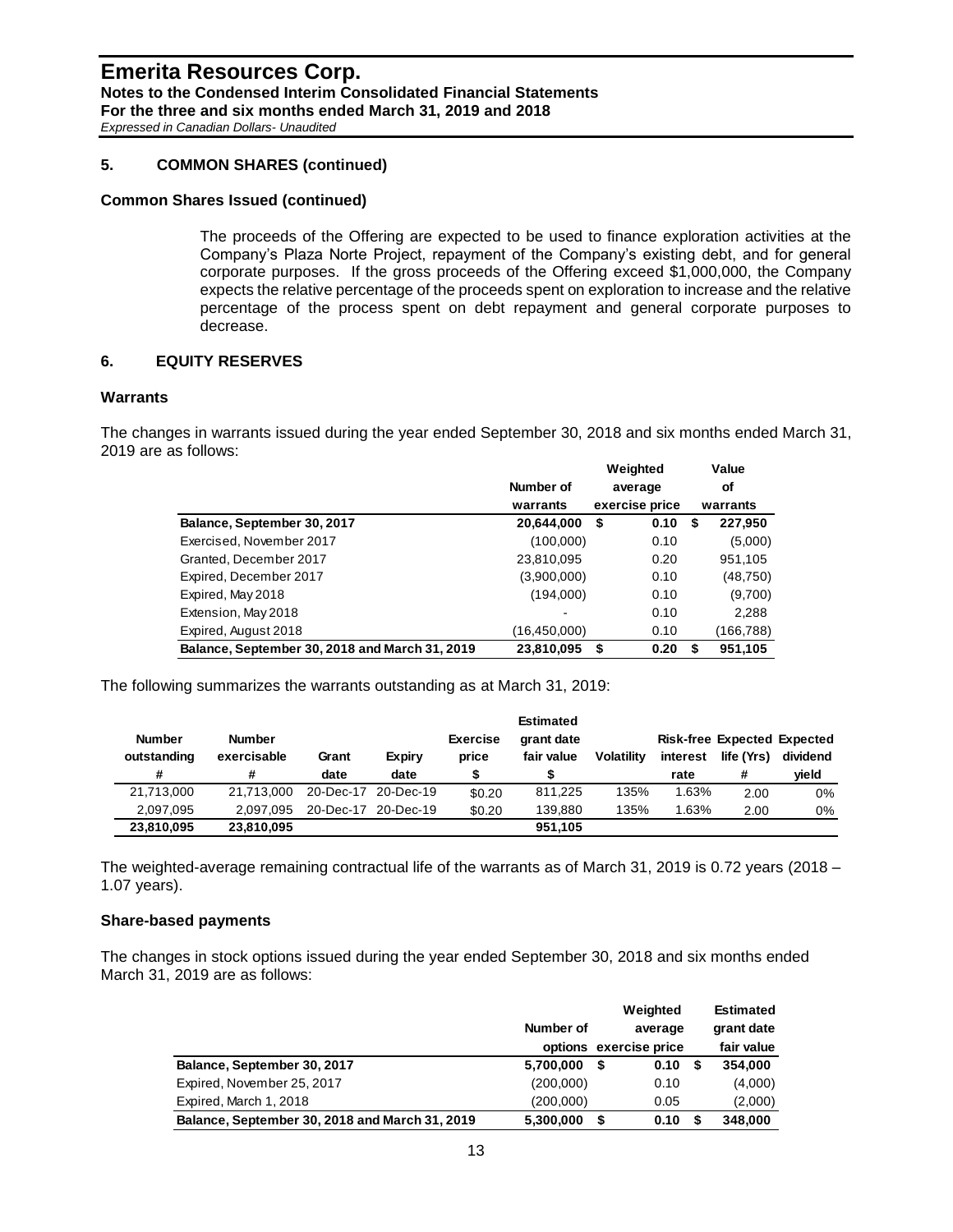## **6. EQUITY RESERVES (Continued)**

#### **Share-based payments (Continued)**

Options outstanding as at March 31, 2019 are as follows:

|               |               |           |                     |                 | <b>Estimated</b> |                   |          |                                    |          |
|---------------|---------------|-----------|---------------------|-----------------|------------------|-------------------|----------|------------------------------------|----------|
| <b>Number</b> | <b>Number</b> |           |                     | <b>Exercise</b> | grant date       |                   |          | <b>Risk-free Expected Expected</b> |          |
| outstanding   | exercisable   | Grant     | Expiry              | price           | fair value       | <b>Volatility</b> | interest | life (Yrs)                         | dividend |
| #             | #             | date      | date                |                 |                  |                   | rate     | #                                  | yield    |
| 4.000.000     | 4.000.000     |           | 29-Aug-16 29-Aug-21 | \$0.10          | 280,000          | 128%              | 0.72%    | 5.00                               | 0%       |
| 150.000       | 150.000       |           | 08-Sep-16 08-Sep-21 | \$0.10          | 10.500           | 128%              | 0.68%    | 5.00                               | 0%       |
| 1.150.000     | 1.150.000     | 24-Oct-16 | 24-Oct-21           | \$0.10          | 57.500           | 111%              | 0.53%    | 5.00                               | 0%       |
| 5,300,000     | 5,300,000     |           |                     |                 | 348,000          |                   |          |                                    |          |

The weighted average remaining contractual life of the options as at March 31, 2019 is 2.45 years (2018 – 3.45 years).

### **7. CAPITAL MANAGEMENT**

The Company manages and adjusts its capital structure based on available funds in order to support the acquisition, exploration and development of mineral properties. The Board does not establish quantitative return on capital criteria for management, but rather relies on the expertise of the Company's management to sustain future development of the business. The Company considers its capital to consist of common shares, warrants and options.

The properties in which the Company currently has an interest are in the exploration and evaluation stage; as such, the Company is dependent on external financing to fund its activities. In order to carry out planned exploration and evaluation and pay for administrative costs, the Company must raise additional amounts.

The Company may continue to assess new properties and may seek to acquire an interest in additional properties if it feels there is sufficient geologic or economic potential and if it has adequate financial resources to do so.

Management reviews its capital management approach on an ongoing basis and believes that this approach, given the relative size of the Company, is reasonable. There were no significant changes in the Company's approach to capital management during the six months ended March 31, 2019 and 2018.

The Company and its subsidiaries are not subject to any capital requirements imposed by a lending institution or regulatory body, other than of the TSX Venture Exchange ("TSXV") which requires adequate working capital or financial resources of the greater of (i) \$50,000 and (ii) an amount required to maintain operations and cover general and administrative expenses for a period of 6 months.

On December 5, 2018, the Company entered into loan agreements with a total principal amount of \$329,630. In the six months ended March 31, 2019, the Company incurred interest expense of \$25,786 in relation to these agreements. The agreements have maturity dates ranging from June 5, 2019 to December 5, 2021.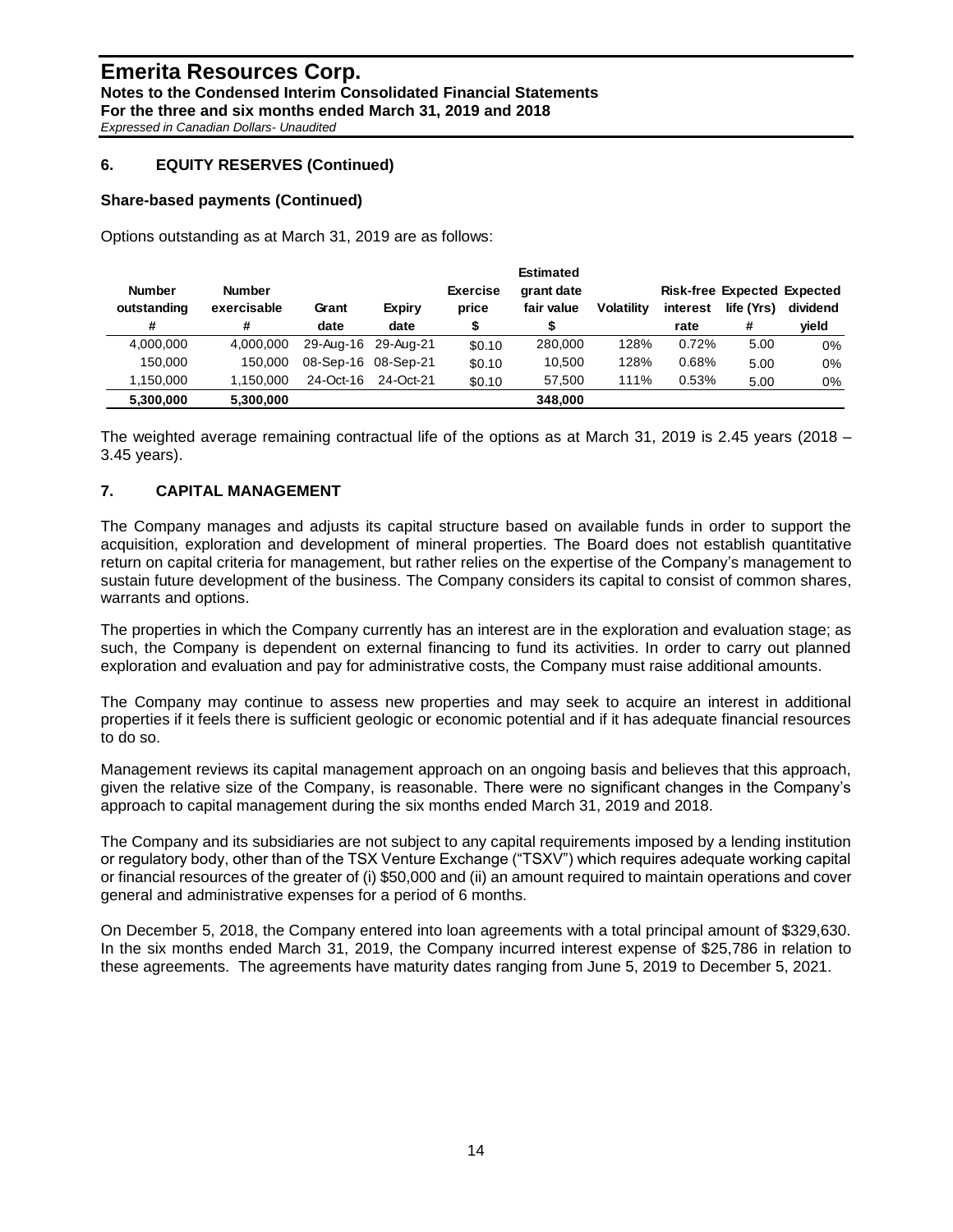*Expressed in Canadian Dollars- Unaudited*

### **8. FINANCIAL INSTRUMENTS**

Financial instruments recorded at fair value on the statement of financial position are classified using a fair value hierarchy that reflects the significance of the inputs used in making the measurements. The fair value hierarchy has the following levels:

- a) Level 1 Unadjusted quoted prices in active markets for identical assets or liabilities;
- b) Level 2 Inputs other than quoted prices that are observable for assets or liabilities, either directly or indirectly; and
- c) Level 3 Inputs for assets and liabilities that are not based on observable market data.

The fair value hierarchy requires the use of observable market inputs whenever such inputs exist. A financial instrument is classified to the lowest level of the hierarchy for which a significant input has been considered in measuring fair value.

The Company's financial instruments include cash, loans payable and accounts payable and accrued liabilities. The carrying values of these financial instruments reported in the statement of financial position approximate their respective fair values due to the relatively short-term nature of these instruments. As at March 31, 2019 and 2018, the Company had no instruments to classify in the fair value hierarchy.

The Company's risk exposures and the impact on the Company's financial instruments are summarized below:

(a) *Credit risk* 

Counterparty credit risk is the risk that the financial benefits of contracts with a specific counterparty will be lost if a counterparty defaults on its obligations under the contract. This includes any cash amounts owed to the Company by those counterparties, less any amounts owed to the counterparty by the Company where a legal right of set-off exists and also includes the fair values of contracts with individual counterparties which are recorded in the financial statements.

a. *Trade credit risk*

The Company is not exposed to significant trade credit risk.

b. *Cash*

In order to manage credit and liquidity risk the Company's policy is to invest only in highly rated investment grade instruments that have maturities of three months or less. Limits are also established based on the type of investment, the counterparty and the credit rating.

(b) *Currency risk* 

Currency risk is the risk that the fair value of, or future cash flows from, the Company's financial instruments will fluctuate because of changes in foreign exchange rates. The Company's foreign currency risk arises primarily with respect to the Euro and Brazilian reals from its property interests in Spain and Brazil, and US dollars from operations. Fluctuations in the exchange rates between these currencies and the Canadian dollar could have a material effect on the Company's business, financial condition and results of operations. The Company does not engage in any hedging activity to mitigate this risk.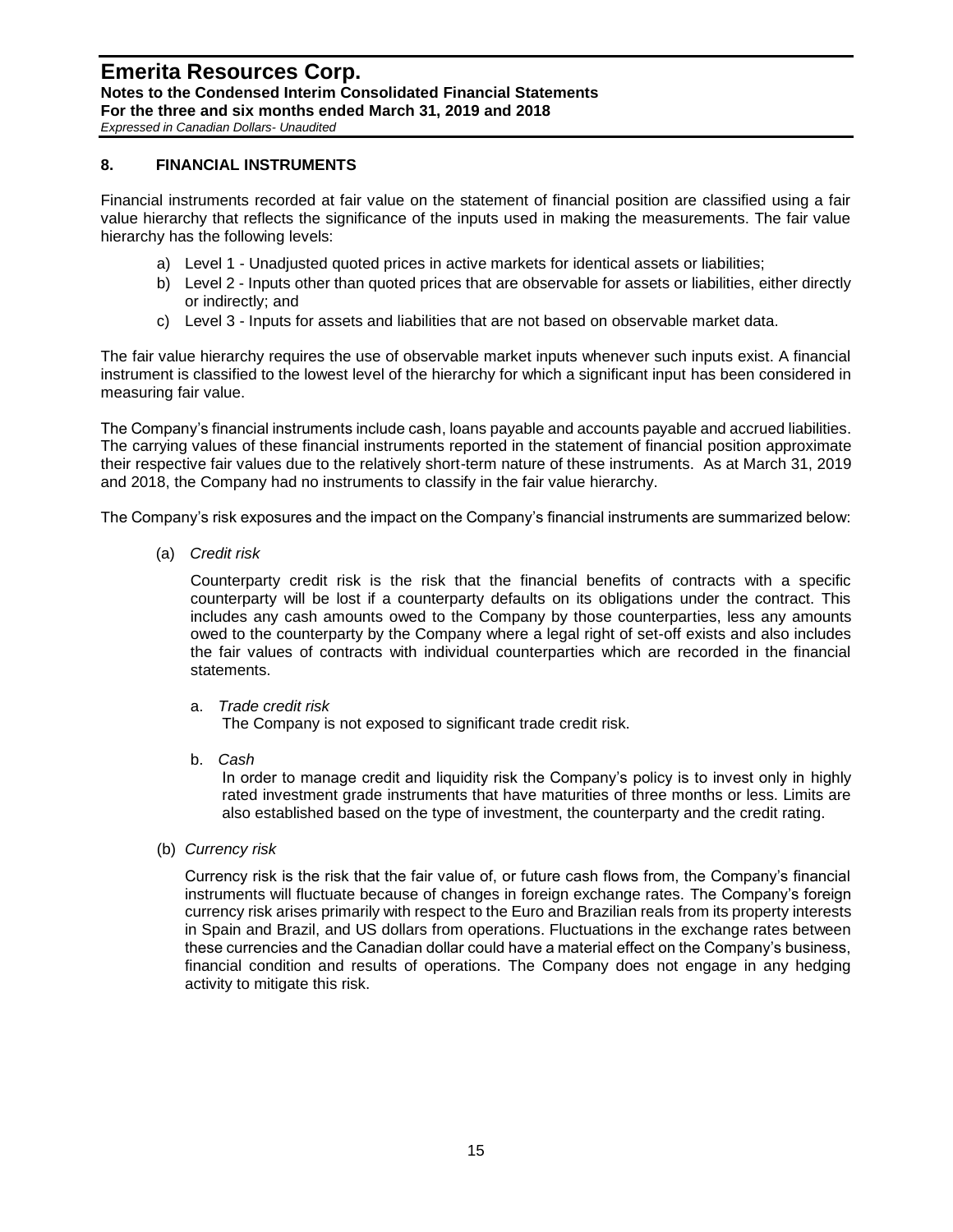### **8. FINANCIAL INSTRUMENTS (Continued)**

#### (b) *Currency risk (continued)*

As at September 30, 2018 and March 31, 2019, the Company had the following financial instruments and denominated in foreign currency (expressed in Canadian dollars):

| March 31, 2019                           |      |            |                   |                        |
|------------------------------------------|------|------------|-------------------|------------------------|
|                                          | Euro |            | <b>US dollars</b> | <b>Brazilian reals</b> |
| Cash                                     |      | 21.585     | 773               | 519                    |
| Loans payable                            |      |            | (100,000)         |                        |
| Accounts payable and accrued liabilities |      | (184.768)  | (103,000)         | (210, 613)             |
|                                          | S    | (163, 183) | (202.227)         | (210, 094)             |

#### **September 30, 2018**

|                                          | Euro |              |  | US dollars | Brazilian reals |
|------------------------------------------|------|--------------|--|------------|-----------------|
| Cash                                     | S    | 17.516       |  | 7.224      | 1.505           |
| Accounts payable and accrued liabilities |      | 303,808)     |  | (459.372)  | (413,370)       |
|                                          |      | (286,292) \$ |  | (452.148)  | (411,865)       |

A 10% strengthening (weakening) of the Canadian dollar against the Euro would decrease (increase) net loss by approximately \$16,000 (September 30, 2018 - \$29,000).

A 10% strengthening (weakening) of the Canadian dollar against the US dollar would decrease (increase) net loss by approximately \$20,000 (September 30, 2018 - \$45,000).

A 10% strengthening (weakening) of the Canadian dollar against the Brazilian real would decrease (increase) net loss by approximately \$21,000 (September 30, 2018 - \$41,000).

### *(c) Liquidity risk*

Liquidity risk is the risk that an entity will encounter difficulty in meeting obligations associated with financial liabilities. The Company's approach to managing liquidity risk is to ensure that it will have sufficient liquidity to meet liabilities when due. At March 31, 2019, the Company had a cash balance of \$36,789 (September 30, 2018 - \$31,325) to settle current liabilities of \$1,677,499 (September 30, 2018 - \$2,049,613). The Company's trade payables have contractual maturities of less than 30 days and are subject to normal trade terms.

*(d) Commodity / Equity price risk*

The Company is exposed to price risk with respect to commodity and equity prices. Equity price risk is defined as the potential adverse impact on the Company's earnings due to movements in individual equity prices or general movements in the level of the stock market. Commodity price risk is defined as the potential adverse impact on earnings and economic value due to commodity price movements and volatilities. The Company closely monitors commodity prices, as they relate to gold, zinc, and lithium, individual equity movements and the stock market to determine the appropriate course of action to be taken by the Company. Commodity price risk is remote as the Company is not a producing entity.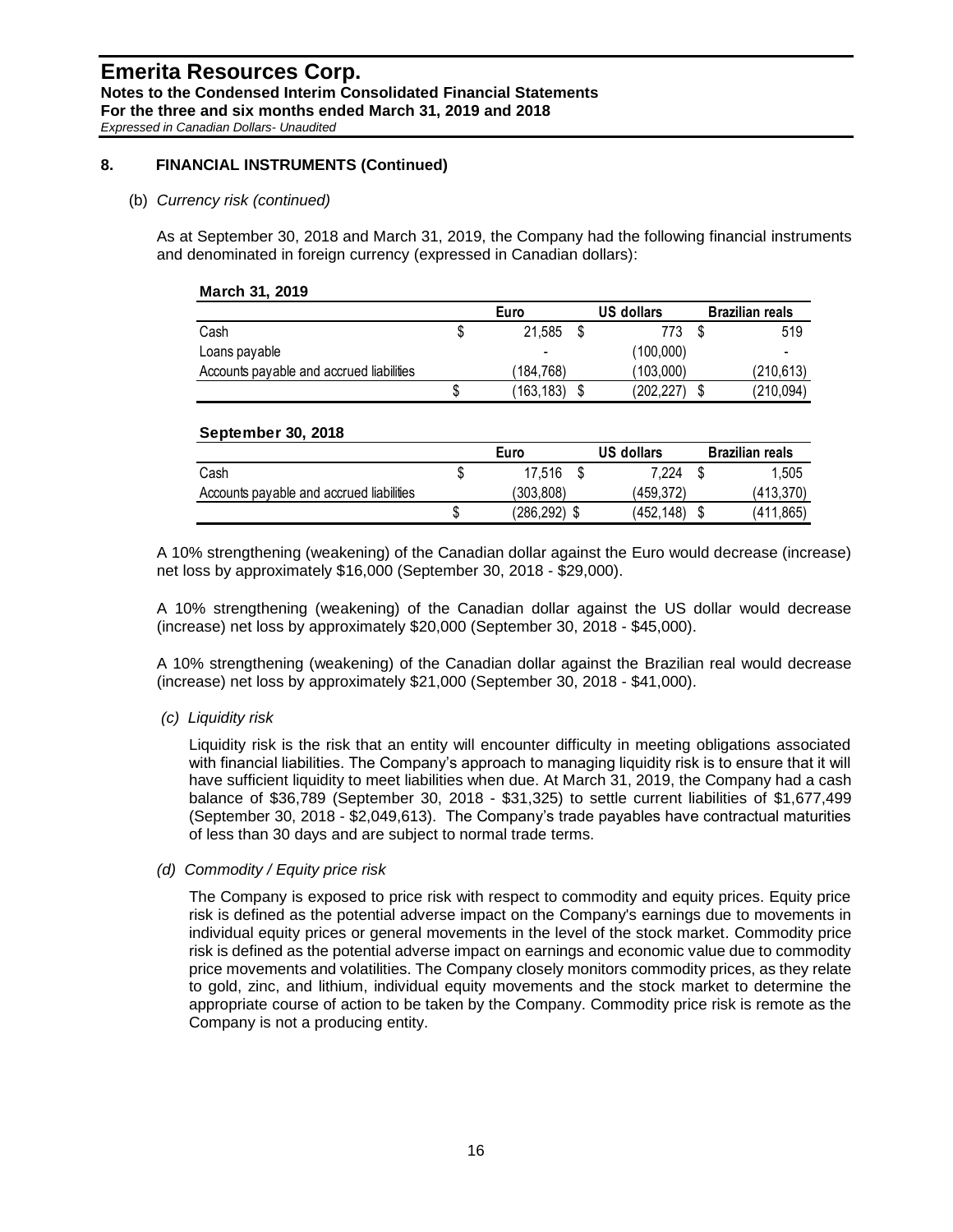*Expressed in Canadian Dollars- Unaudited*

## **9. RELATED PARTY TRANSACTIONS**

The Company shares office space with other companies who may have common officers or directors. The costs associated with this space are administered by an unrelated company.

As at March 31, 2019, an amount of \$498,188, included in accounts payable, were owed to directors and officers of the Company (September 30, 2018 - \$920,873). The amounts outstanding on fees are unsecured, non-interest bearing, with no fixed terms of repayment. During the first fiscal quarter, certain directors and officers agreed to waive a portion (\$680,873) of their outstanding fees.

*Compensation of key management personnel of the Company*

In accordance with IAS 24, key management personnel are those persons having authority and responsibility for planning, directing and controlling the activities of the Company directly or indirectly, including any directors (executive and non-executive) of the Company. During the six months ended March 31, 2019 and 2018, the remuneration of directors and other key management personnel are as follows:

|                 | Six months ended March 31. |            |  |         |  |  |  |
|-----------------|----------------------------|------------|--|---------|--|--|--|
|                 | 2019                       |            |  | 2018    |  |  |  |
| Management fees |                            | 245.312 \$ |  | 268.555 |  |  |  |

## **10. SEGMENT INFORMATION**

The Company conducts its business as a single operating segment, being mineral exploration and evaluation in Spain and Brazil. The following tables summarize the total assets and liabilities by geographic segment as at March 31, 2019 and September 30, 2018:

| March 31, 2019                           | <b>Spain</b>  |    | Canada       |    | <b>Brazil</b> |     | Total     |
|------------------------------------------|---------------|----|--------------|----|---------------|-----|-----------|
| Cash                                     | \$<br>21.585  | \$ | 14,685       | \$ | 519           | \$. | 36,789    |
| Other current assets                     | 165,411       |    | 37,503       |    | 69            |     | 202,983   |
| Reclamation deposit                      | 17,252        |    |              |    |               |     | 17,252    |
| Property, plant and equipment            | 10.041        |    |              |    | 5,021         |     | 15,062    |
| Investment in and advances to associate  | 242.732       |    |              |    |               |     | 242,732   |
| Exploration and evaluation properties    | 239,994       |    |              |    | 157,500       |     | 397,494   |
| <b>Total Assets</b>                      | \$<br>697,015 | \$ | 52,188       | S  | 163,109       | S   | 912,312   |
| Accounts payable and accrued liabilities | \$<br>184,768 | \$ | 1,066,029 \$ |    | 210,613       | \$  | 1,461,410 |
| Short-term loans payable                 |               |    | 216.089      |    |               |     | 216,089   |
| Long-term loans payable                  |               |    | 260,142      |    |               |     | 260,142   |
| <b>Total liabilities</b>                 | 184.768       | S  | 1,542,260    |    | 210,613       |     | 1,937,641 |

| .                                        |    | .            |      |           |    |               |      | .         |
|------------------------------------------|----|--------------|------|-----------|----|---------------|------|-----------|
| September 30, 2018                       |    | <b>Spain</b> |      | Canada    |    | <b>Brazil</b> |      | Total     |
| Cash                                     | \$ | 17.516       | - \$ | 12.304    | \$ | 1,505         | - \$ | 31,325    |
| Other current assets                     |    | 83,892       |      | 104.037   |    | 65            |      | 187,994   |
| <b>Reclamation deposit</b>               |    | 17.273       |      | -         |    |               |      | 17,273    |
| Property, plant and equipment            |    | 11.572       |      |           |    | 5,369         |      | 16,941    |
| Investment in and advances to associate  |    | 243.024      |      |           |    |               |      | 243,024   |
| Exploration and evaluation properties    |    | 239,994      |      |           |    | 157,500       |      | 397,494   |
| <b>Total Assets</b>                      |    | 613,271      | - \$ | 116,341   |    | 164,439       | S    | 894,051   |
|                                          |    |              |      |           |    |               |      |           |
| Accounts payable and accrued liabilities | \$ | 303.808      | \$   | 1,332,435 | S  | 413.370       | S    | 2,049,613 |
| <b>Total liabilities</b>                 | S  | 303.808      | S    | 1.332.435 |    | 413.370       | S    | 2.049.613 |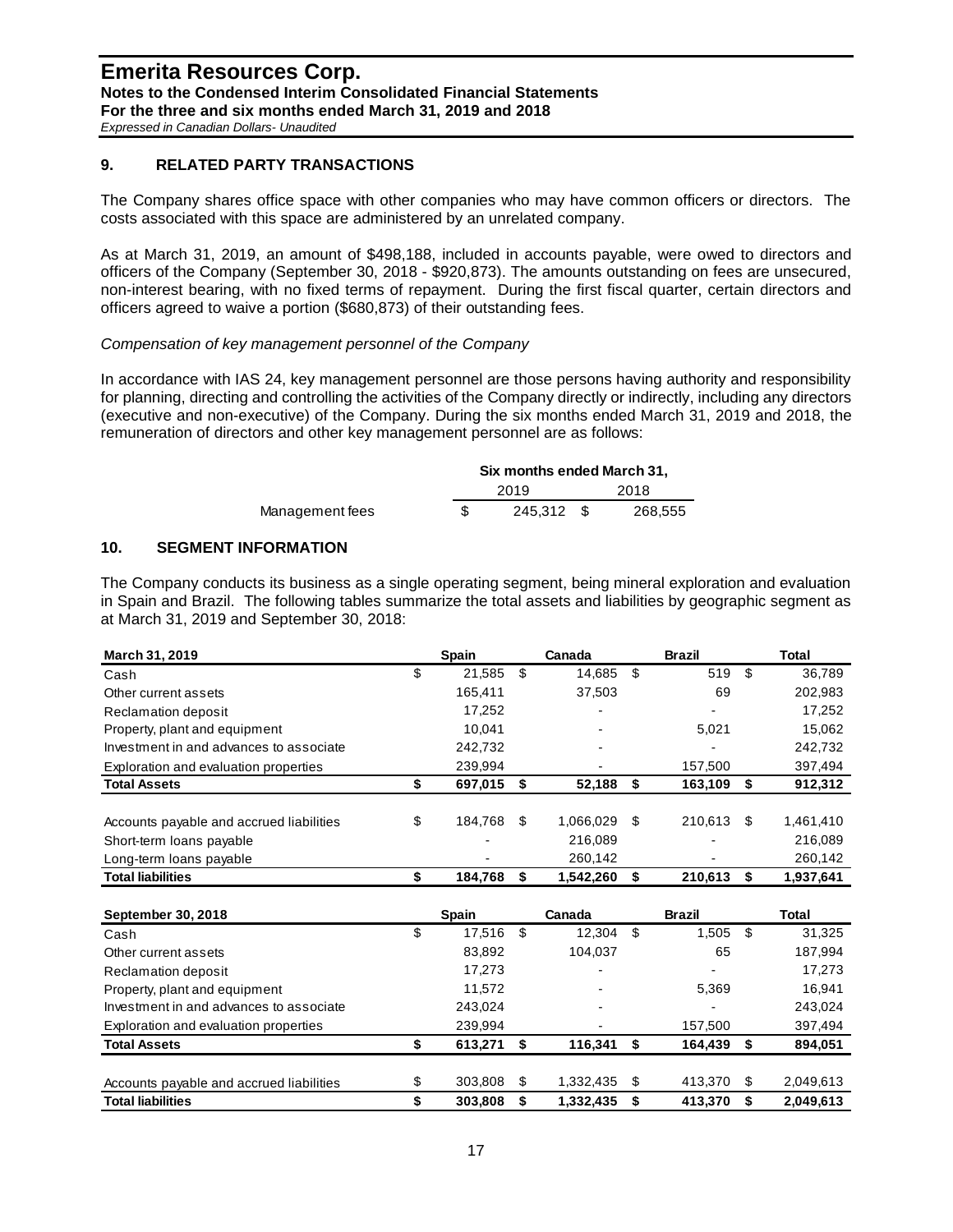*Expressed in Canadian Dollars- Unaudited*

## **10. SEGMENT INFORMATION (Continued)**

The following tables summarize the loss by geographic segment for the six months ended March 31, 2019 and 2018:

| <b>March 31, 2019</b>                        | <b>Spain</b>             |    | Canada          |   | <b>Brazil</b> |    | Total      |
|----------------------------------------------|--------------------------|----|-----------------|---|---------------|----|------------|
| Other income                                 | \$<br>$(209, 377)$ \$    |    | $(680.843)$ \$  |   |               | \$ | (890, 220) |
| Project evalution expenses                   | 263,705                  |    | (188, 796)      |   | 66.603        |    | 141,512    |
| General and administrative expenses          | $\overline{\phantom{0}}$ |    | 560,272         |   |               |    | 560,272    |
| Exploration and evaluation property writeoff |                          |    |                 |   |               |    |            |
| Foreign exchange (gain)/loss                 |                          |    | 58,203          |   |               |    | 58,203     |
| (Gain)/Loss                                  | 54,328                   | S  | $(251, 164)$ \$ |   | 66,603        | S  | (130, 233) |
|                                              |                          |    |                 |   |               |    |            |
| March 31, 2018                               | <b>Spain</b>             |    | Canada          |   | <b>Brazil</b> |    | Total      |
| Other income                                 | \$                       | \$ | $(2,014)$ \$    |   |               | \$ | (2,014)    |
| Project evalution expenses                   | 6.726                    |    |                 |   |               |    | 6.726      |
| General and administrative expenses          |                          |    | 905,379         |   |               |    | 905,379    |
| Foreign exchange (gain)/loss                 |                          |    | (35,219)        |   |               |    | (35,219)   |
| (Gain)/Loss                                  | 6,726                    |    | 868,146         | S |               |    | 874,872    |

## **11. COMMITMENTS AND CONTINGENCIES**

The Company's exploration activities are subject to various laws and regulations governing the protection of the environment. These laws and regulations are continually changing and generally becoming more restrictive. The Company believes its operations are materially in compliance with all applicable laws and regulations. The Company expects to make expenditures to comply with such laws and regulations.

The Company is party to certain management contracts. At March 31, 2019, these contracts contain minimum commitments of approximately \$328,000 (2018 - \$324,000) and additional contingent payments of up to approximately \$1,251,000 (2018 - \$1,235,000) upon the occurrence of a change of control. As a triggering event has not taken place, the contingent payments have not been reflected in these consolidated financial statements.

The Company's joint venture agreement with the Aldesa Group requires the Company to invest an additional €1,250,000 in the development of the Plaza Norte project should the project advance to later phases. It is not currently known whether the Plaza Norte project will advance to a stage where this investment is required, therefore the expenditure has not been reflected in these consolidated financial statements.

The Company is subject to various claims, lawsuits and other complaints arising in the ordinary course of business. The Company records provisions for losses when claims become probable and the amounts are estimable. Although the outcome of such matters cannot be determined, it is the opinion of management that the final resolution of these matters will not have a material adverse effect on the Company's financial condition, operations or liquidity.

The Company has been named as a defendant in a claim made by a group of companies regarding the payment of outstanding amounts owing to the group of companies relating to certain advertising services. The plaintiff is seeking payment in the amount of € 208,457 (approximately \$315,000). Although the ultimate outcome of this action cannot be ascertained at this time and the results of legal proceedings cannot be predicted with certainty, management believes this claim to be without merit.